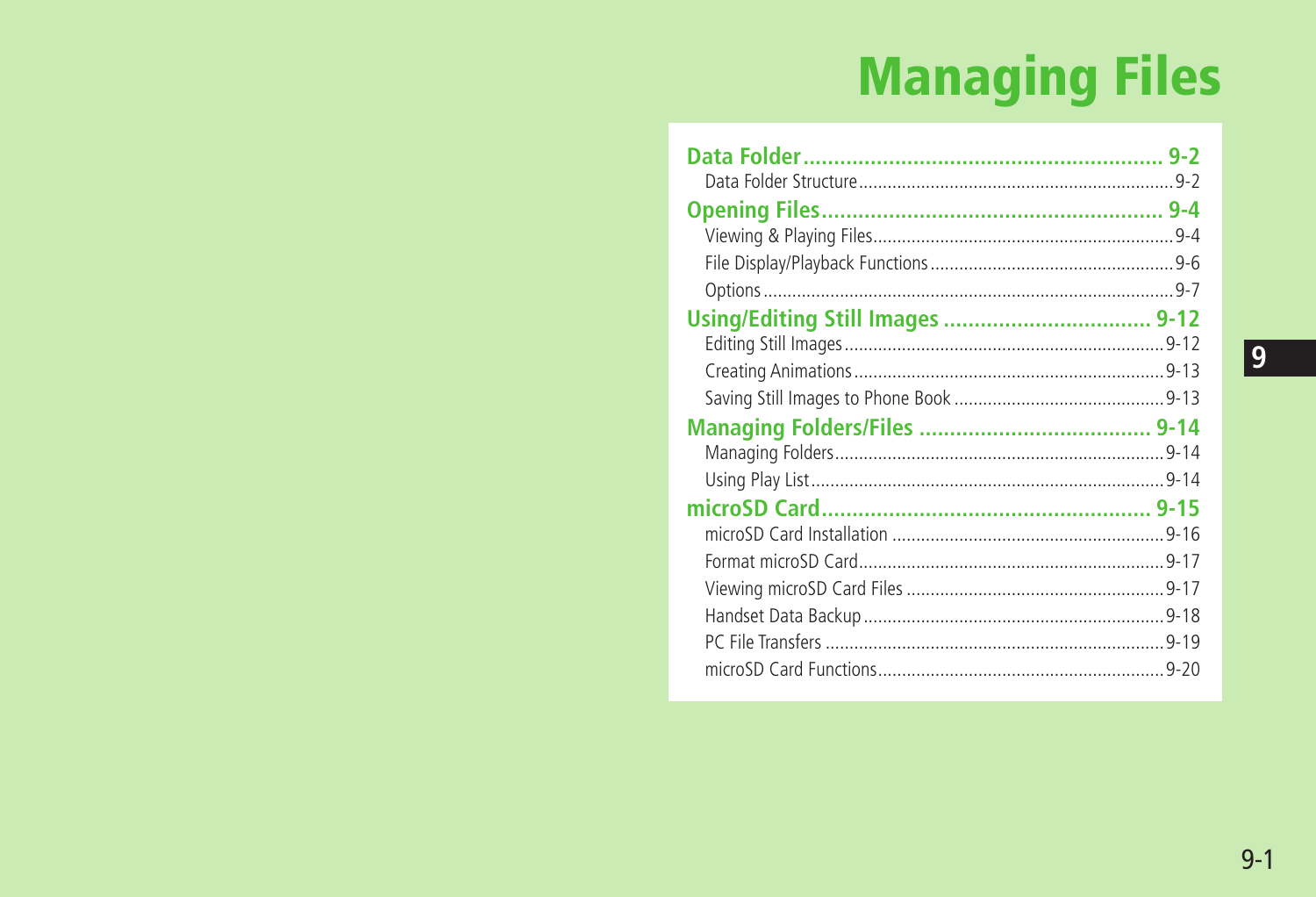# <span id="page-1-0"></span>**Data Folder**

#### **Save, play and manage files downloaded from Internet, etc.**

● Access websites directly from Pictures, My pictograms, Ring Songs&Tones, S! Appli, Music, Videos, Lifestyle-Appli, Books, Customized Screen and Templates folders, and download files to 832P.

# **Data Folder Structure**

| <b>Folder</b>   |                                         |                     | <b>Function/Saved Data</b>                              | File Format <sup>1</sup>                      |
|-----------------|-----------------------------------------|---------------------|---------------------------------------------------------|-----------------------------------------------|
| <b>Pictures</b> | <b>Download Pictures</b><br>Main Folder |                     | Connect to download site                                | JPEG, GIF (.gif including<br>Interlaced GIF). |
|                 |                                         |                     | Downloaded still images, etc.                           |                                               |
|                 | Camera                                  |                     | Still images captured by Camera, etc.                   | GIF Pictogram Package File                    |
|                 | My                                      | Download My Pict.   | Connect to download site                                | (.gpk), SWF (.swf Flash                       |
|                 | Pictograms                              | お気に入り               | Downloaded pictograms, etc.                             | Animation),                                   |
|                 |                                         | 顔文字, 装飾, etc.       | Preinstalled pictograms                                 | PNG (.png including Interlaced                |
|                 | Mail Art                                | Mail Art (download) | Connect to download site                                | PNG)                                          |
|                 | Pre-installed                           |                     | Preinstalled still images                               |                                               |
|                 | Original Animation                      |                     | Display still images continuously                       |                                               |
|                 | microSD $^2$                            |                     | Still images captured by Camera or copied/moved from    |                                               |
|                 |                                         |                     | SoftBank handsets                                       |                                               |
| Ring            | DL Ring Songs&Tones                     |                     | Connect to download site                                | SMF, SP-MIDI, AMR, SMAF,                      |
| Songs&Tones     | Main Folder                             |                     | Downloaded ring songs/tones, etc.                       | MPEG-4 formatted files (.mid,                 |
|                 | Pre-installed                           |                     | Preinstalled ring songs/tones                           | midi, .amr, .mmf, .3qp, .mp4).                |
|                 | Voice Announce                          |                     | Data recorded by Voice Announce                         |                                               |
|                 | Play List                               |                     | Play back Play List                                     |                                               |
|                 | microSD $^2$                            |                     | Ring songs/tones copied/moved from SoftBank handsets    |                                               |
| S! Appli        | Download S! Appli                       |                     | Connect to download site                                |                                               |
|                 | microSD $2$                             |                     | S! Appli downloaded/moved from SoftBank handsets        |                                               |
| <b>Music</b>    | Main Folder                             | Download Music      | Connect to download site                                | MP4, SMC, WMA (.3qp, .mp4,                    |
|                 |                                         | Music Search        |                                                         | .smc, .wma)                                   |
|                 |                                         | Initial Folder      | Downloaded Chaku-Uta Full®                              |                                               |
|                 |                                         | microSD $2$         | Chaku-Uta Full® downloaded/moved from SoftBank handsets |                                               |
|                 | WMA <sup>3</sup>                        |                     | WMA Files transferred from PC                           |                                               |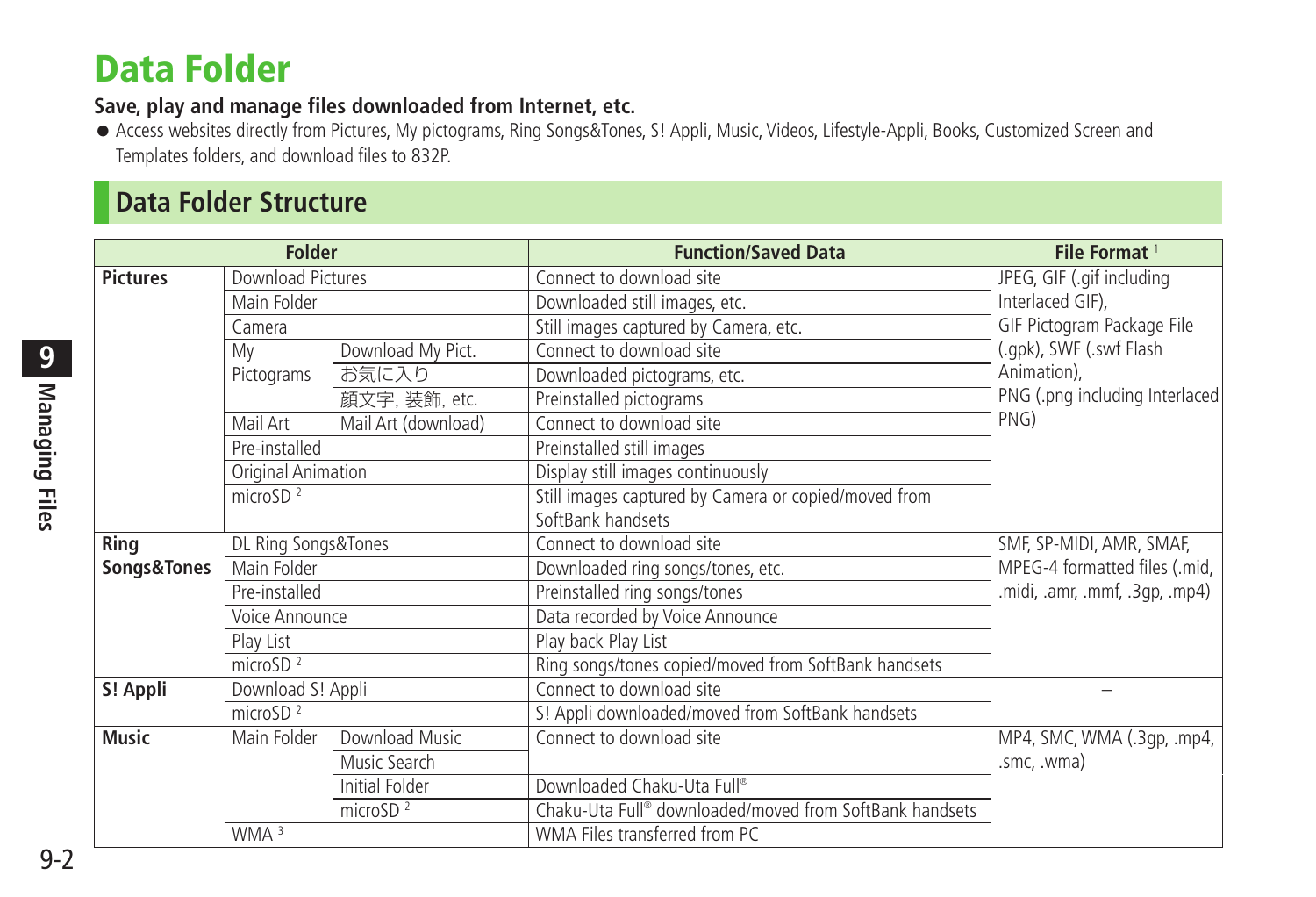| <b>Folder</b>     |                    | <b>Function/Saved Data</b>                                                                                   | File Format <sup>1</sup>      |
|-------------------|--------------------|--------------------------------------------------------------------------------------------------------------|-------------------------------|
| <b>Videos</b>     | Download Videos    | Connect to download site                                                                                     | MP4 (including .mp4, .3qp,    |
|                   | Main Folder        | Downloaded video files, etc.                                                                                 | SDV), ASF (.asf)              |
|                   | Camera             | Video files recorded by Camera                                                                               |                               |
|                   | Pre-installed      | Preinstalled video files                                                                                     |                               |
|                   | Play List          | Play back Play List                                                                                          |                               |
|                   | Position Memory    | Play back video files from saved resume position                                                             |                               |
|                   | microSD $2$        | Video files recorded by Camera or copied from SoftBank                                                       |                               |
|                   |                    | handsets                                                                                                     |                               |
| <b>PC Movies</b>  | microSD $3$        | PC movies saved using PC                                                                                     | WMA (.wma), WMV (.wmv),       |
|                   | Position Memory    | Play back PC movies from saved resume position                                                               | ASF (.asf)                    |
|                   | Play History       | Playback records of PC movies                                                                                |                               |
| TV                | Image              | Still images recorded by Digital TV                                                                          | JPEG (.jpg)                   |
|                   | Video $3$          | Copy-protected video files (One-Seg compatible)                                                              | TOD (.tod), MOI (.moi),       |
|                   | Position Memory    | Play back video files from saved resume position                                                             | MAI (.mai), PGI (.pgi)        |
| Lifestyle-Appli   | Download           | Connect to download site (Osaifu-Keitai®: <a>Cannect to download site (Osaifu-Keitai®: <a>Cannect 2)</a></a> |                               |
| <b>Books</b>      | Download Books     | Connect to download site                                                                                     | CCF (.ccf), XMDF (.zbf, .zbk, |
|                   | micro $SD2$        | E-Books downloaded or moved from SoftBank handsets                                                           | .zbs)                         |
| <b>Customized</b> | Customized Screen  | Connect to download site                                                                                     | CUSR (.xcsf)                  |
| <b>Screen</b>     | Familiar Usability |                                                                                                              | UIE (.uie)                    |
|                   | microSD $2$        | Customized Screen/Familiar Usability downloaded or moved/                                                    | CUSR (.xcsf), UIE (.uie)      |
|                   |                    | copied from SoftBank handsets                                                                                |                               |
| <b>Templates</b>  | Download Templates | Connect to download site                                                                                     | -                             |
| Other             | Main Folder        | Incompatible files attached to mail 4                                                                        |                               |
| <b>Documents</b>  | microSD $2$        | Incompatible files downloaded or copied from SoftBank                                                        |                               |
|                   |                    | handsets                                                                                                     |                               |

<sup>1</sup> Some copy protected files have extensions different from above.<br><sup>2</sup> When microSD Card is installed, press [<mark>茴][microSD]</mark> in Folder list.<br><sup>3</sup> Available only when microSD Card is installed.<br><sup>4</sup> Some attachment files can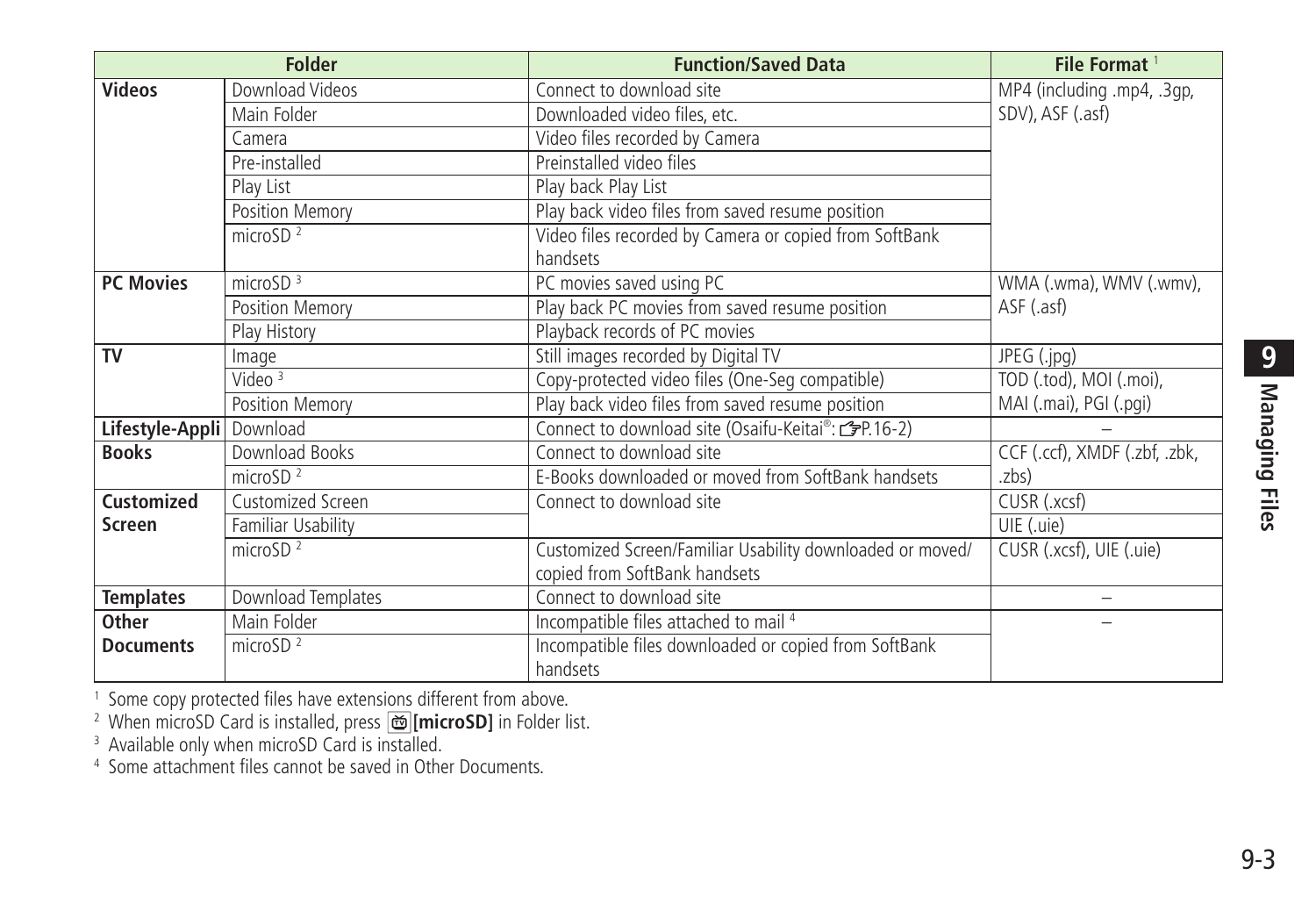# <span id="page-3-0"></span>**Using Copy Protected Files**

**Playing/forwarding/saving may be restricted and Content Key ( P.9-5) may be required for usage. See file information to confirm restrictions such as expiry term or usage limitation (Respective file information in** 

**"Options": P.9-7).**

- to m A (Silver) appears for copy protected files requiring Content Keys. files are inaccessible.
- Files downloaded on 832P cannot be used on PCs.
- Network setting may be required for usage.
- File usage may require insertion of USIM Card in use at time of download.
- 832P holds up to 1000 Content Keys. Multiple Keys may be required to use a file. Expired Keys are deleted automatically.
- Interrupted playback (by incoming calls or Alarm) of copy protected WMA files with limited usage in Data Folder is also counted as one usage.

# **Opening Files**

# **Viewing & Playing Files**

#### **Main Menu > Data Folder**

# **1** Select a folder

● In Folder List, press di to toggle handset folder and microSD Card folder.



#### **Pictures Folder**

- $\sum$  Select a folder  $\rightarrow$  Select a file File appears/plays.
	- To toggle file list view: **[Change]**



**Still Image List Window**

# **When Shortcut to a Download Site is Selected**

Handset connects to a download site on Internet.

# ■ **Operations while Playing Back Ring Songs&Tones**

| <b>Stop</b>                                  | $\bullet$ [Stop]                    |
|----------------------------------------------|-------------------------------------|
| Volume <sup>*</sup>                          | O/A                                 |
| Attach files (during playback)<br>to S! Mail | $\boxtimes$ $\boxtimes$ $\boxminus$ |

\* To use  $\Box$  with handset closed, set *Info Notice Setting* ( $\Box$ P.17-6) to **OFF**.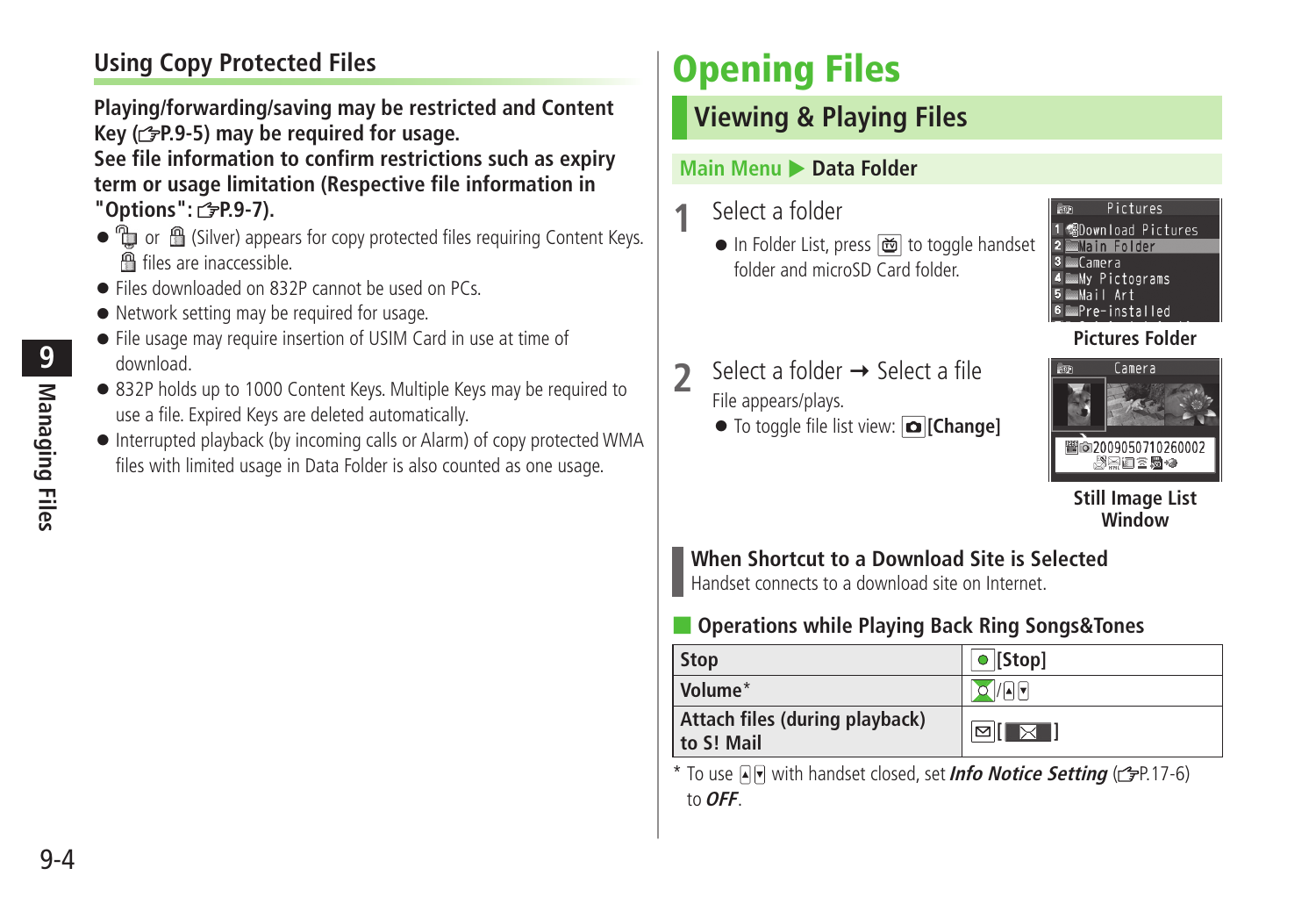### **Videos/PC Movies Playback Operation**

● Some operations are not available depending on files.

| Adjust Volume                                              | $Q$ or $A$ $\triangledown$                                              |
|------------------------------------------------------------|-------------------------------------------------------------------------|
| <b>Play Previous</b>                                       | ○<br>Starts from beginning when playback time is<br>over three seconds. |
| <b>Play Next</b>                                           | $\circ$                                                                 |
| Rewind <sup>1</sup>                                        | Press and hold <b>O</b>                                                 |
| Forward <sup>1</sup>                                       | Press and hold $\overline{\circ}$                                       |
| Select Position <sup>2</sup>                               | $\circ$ repeatedly                                                      |
| <b>Change Speed</b>                                        | $^1$ /  <br>⊠<br>$\overline{m}$<br>$\overline{[n]}$                     |
| <b>Mute/Resume</b>                                         | 冢<br>√り<br>Y/                                                           |
| Pause/Resume                                               | π                                                                       |
| Play Frame by<br>Frame <sup>1</sup>                        | While pausing, $\infty$ [Frame]<br>• Play back frame by frame           |
| Switch Portrait/<br><b>Landscape View</b><br>(Full Screen) | o                                                                       |
| Remaster (FP.8-8)                                          | 9                                                                       |
| Listening (台P.8-8)                                         | $\overline{8}$                                                          |
| <b>Equalizer</b> ( $FPR.8-8$ )                             | 7                                                                       |

1 Videos only

2 PC Movies only

**Tip**

●File Display/Playback Functions (1子P.9-6)

# **Content Key**

**If Content Key is expired, a message appears when the file is opened. To obtain a new Key, select YES. 832P connects to Content Key site.**

● Copy Protected Files: C=P.9-4

 $\bullet$   $\mathbb Q$  or  $\mathbb B$  (Silver) appear for files requiring Content Keys.  $\mathbb B$  files are inaccessible.  $\geq 1$  appears on images in Thumbnail view of expired files (Original icon appears for Books folder.).

#### **Note**

- $\bullet$  Alternatively, obtain Content Key as follows: Highlight a file  $\rightarrow$ **[Menu] Take contents key**
- Depending on contents, some Content Keys may not be obtained from websites even when warning for expired contents appears.

● When 1000 Content Keys have been saved, a message appears. Delete old Keys; otherwise downloads may fail (Connection fees apply).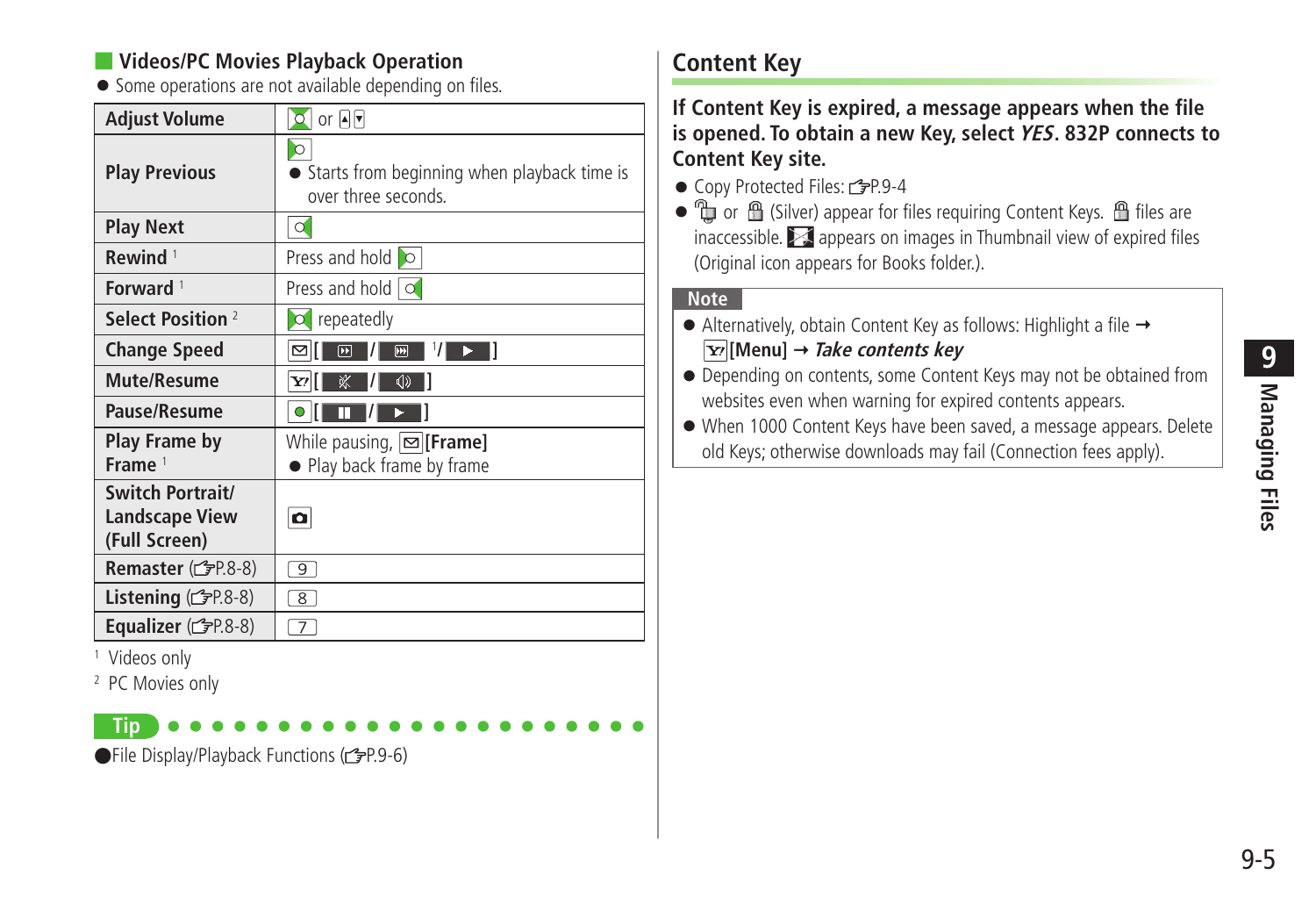# <span id="page-5-0"></span>**File Display/Playback Functions**

■ **Enlarge Still Images**

- **>Main Menu** ▶ **Data Folder ▶ Pictures** ▶ Select a folder ▶ Select a file  $\blacktriangleright$   $\boxed{\mathbf{x}}$  **[Menu]**  $\blacktriangleright$  **Display size**  $\blacktriangleright$  **Fit in display**
- **Play Back from a Resume Position**
- **>**Resume playback (videos/PC Movies) from a saved position. **Main Menu ▶ Data Folder ▶ Videos or PC Movies Position Memory** Select an item
- Save a resume position: Right
- ●**Marker to resume** is a resume position automatically saved when a call comes in, alarm goes off, battery runs low, or playback is terminated.

### ■ **Functions Available in Video/PC Movie Playback Window**

- Some operations are not available depending on files.
- $>$  While playback is paused,  $\overline{Y}$  [Menu]  $\rightarrow$  Select an item (See below)

| <b>Item</b>                                 | <b>Operation/Description</b>                                                                             |
|---------------------------------------------|----------------------------------------------------------------------------------------------------------|
| Normal play <sup>1</sup>                    | Play at normal speed                                                                                     |
| Slow $1$                                    | Play at slow speed                                                                                       |
| <b>Ouick View</b><br>$(1.25x)$ <sup>1</sup> | Play 1.25 times faster than normal                                                                       |
| <b>Ouick</b><br>View $(2x)$ <sup>1</sup>    | Play at double speed                                                                                     |
| Fast $2$                                    | Forward                                                                                                  |
| Rewind $2$                                  | Rewind                                                                                                   |
| <b>Stop</b>                                 | Return to Videos/PC Movies List window                                                                   |
| <b>Position to</b><br>play                  | Start playback from specified point<br>$>$ $\infty$ to highlight a play point $\rightarrow \infty$ [Set] |
| <b>Connect to</b><br>Website <sup>1</sup>   | Open site link<br>$>$ YES                                                                                |

| <b>Item</b>                 | <b>Operation/Description</b>                                  |
|-----------------------------|---------------------------------------------------------------|
| Sound effect                | Remaster, Listening or Equalizer (CFP.8-8)                    |
| <b>Contents</b><br>info $2$ | Show title, file name, etc.                                   |
| <b>Position</b>             | Save resume position                                          |
| memory                      | $\triangleright$ Select a resume position                     |
|                             | • To play back from a saved position: <a></a>                 |
| Attach to                   | Send file via S! Mail                                         |
| $S!$ Mail <sup>1</sup>      | (from Step 2 on P.13-4)                                       |
| Register                    | Set as ringtone                                               |
| (Ringtones) $1$             | $\triangleright$ <i>Ringtones</i> $\rightarrow$ Select a type |
|                             | $\bullet$ " $\bigstar$ " is added to item set as ringtone.    |
| Register                    | Save a file as Start-up Window                                |
| (Start-up                   | $\triangleright$ Start-up Window $\rightarrow$ YES            |
| Window) <sup>1</sup>        |                                                               |
| Video info $1$              | Show title, file name, etc.                                   |
| Send Ir data <sup>1</sup>   | Send file via Infrared (c PP 10-3)                            |
| IC                          | Send file via IC transmission (CFP.10-5)                      |
| transmission <sup>1</sup>   |                                                               |
| <b>Add shortcut</b>         | Create a shortcut (rep. 1-17)                                 |
| icon <sup>1</sup>           |                                                               |
| Description <sup>2</sup>    | Show file information                                         |
|                             | > The words view or Description view                          |
| Copy URL <sup>2</sup>       | Copy URL                                                      |
| Display size                | Select a display size                                         |
|                             | > Actual size or Fit in display                               |
|                             | Switch to Landscape View. Full screen playback starts         |
| Play on full                |                                                               |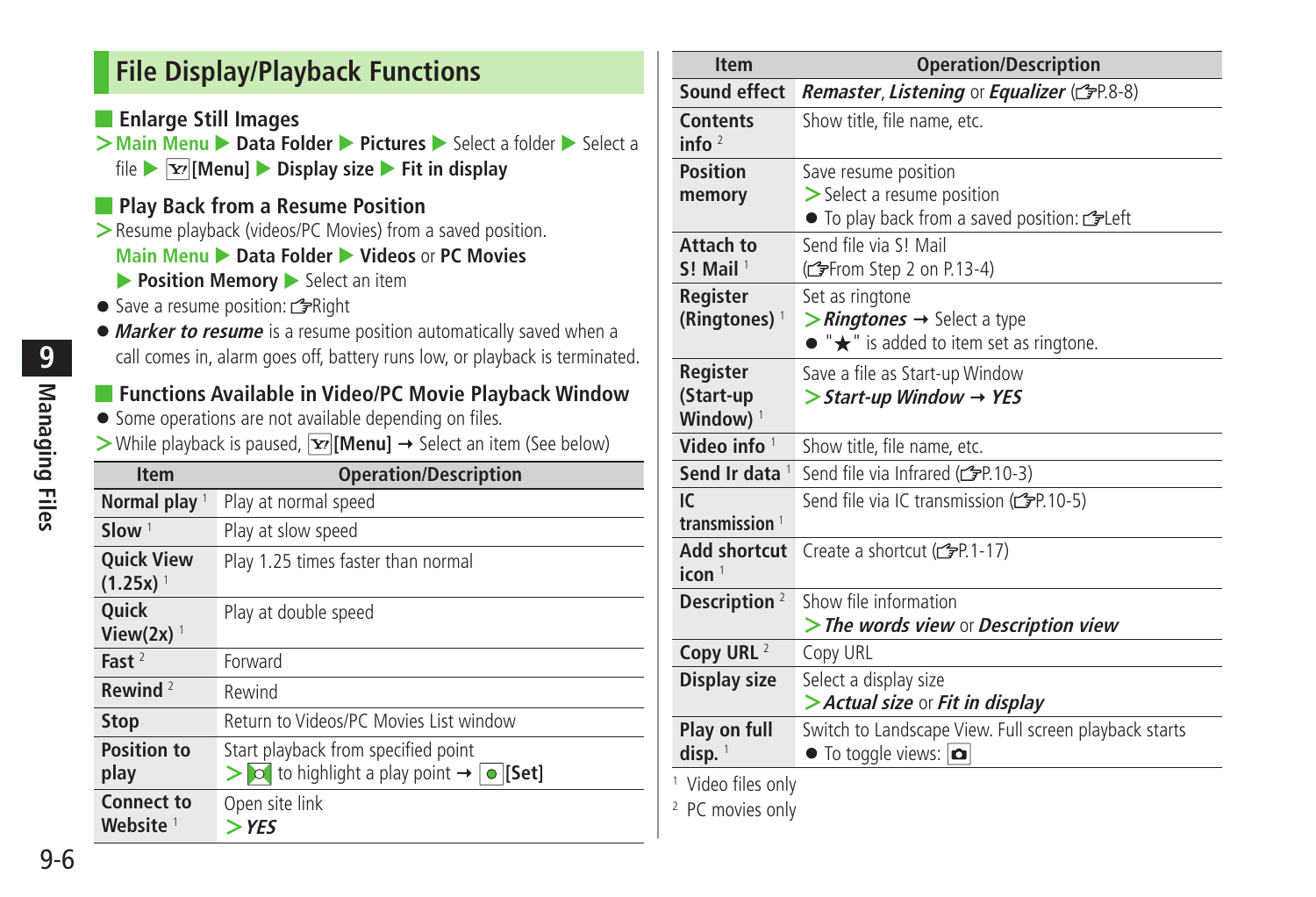# <span id="page-6-0"></span>**Options**

# **Copy Protected Files**

- When set as wallpaper or ringtone, settings may return to defaults if license has expired or different USIM Card is inserted.
- Limited use files cannot be set as wallpaper or ringtone.

Highlight a file in Data Folder  $\rightarrow \boxed{\mathbf{x}}$  [Menu] for the following operations.

● Some functions may not be available depending on files.

#### ■ **Pictures**

| <b>Item</b>         | <b>Operation/Description</b>                                     |
|---------------------|------------------------------------------------------------------|
| <b>Edit picture</b> | Edit files (rep.9-12)                                            |
| Display picture     | Open files                                                       |
| Set display*        | Set as wallpaper, Phone Book image, Menu Icons, etc.             |
|                     | $>$ Select an item<br>$\bullet$ " $\bigstar$ " is added to item. |
|                     |                                                                  |
| <b>Picture info</b> | Show file name, file size, etc.                                  |
| Attach to           | Send files via S! Mail (refrom Step 2 on P.13-4)                 |
| S! Mail             |                                                                  |
| <b>Graphic mail</b> | Add selected files to Graphic Mail (refr.13-5)                   |
| Send Ir data        | Send files via Infrared ( $\mathcal{F}$ P.10-3)                  |
| IC transmission     | Send files via IC transmission ( $\mathcal{F}$ P.10-5)           |
| Add shortcut        | Create shortcuts (子P.1-17)                                       |
| icon                |                                                                  |
| Copy to             | Copy files to microSD Card                                       |
| microSD             |                                                                  |
| Move to             | Move files to microSD Card                                       |
| microSD             |                                                                  |
| <b>Positioning</b>  | Set where to paste files in Standby                              |
|                     | $\geq$ Select a position                                         |

| <b>Item</b>                           | <b>Operation/Description</b>                                                                  |
|---------------------------------------|-----------------------------------------------------------------------------------------------|
| <b>Edit file name</b> Edit file names |                                                                                               |
| <b>Move</b>                           | Move files to other folders                                                                   |
| Slideshow                             | Show files in a folder continuously. Select display speed<br>$>$ Normal or Slow               |
| Delete this                           | Delete a file<br>$>$ YES                                                                      |
| Delete all                            | Delete all files<br>$>$ Enter Phone Password $\rightarrow$ YES                                |
| Multiple-<br>choice                   | Select multiple files to use<br>> Check files to use → $ \mathbf{x} $ [Menu] → Select an item |
| <b>Memory</b><br><b>Status</b>        | Show memory information                                                                       |
| Sort                                  | Change display order of files<br>$>$ Select an order                                          |
| Pictures/<br><b>File names</b>        | Toggle list view<br>Alternatively, $\left  \bullet \right $ [Change] to toggle                |
| key                                   | Take contents Connect to site for Content Key                                                 |
|                                       | * Before setting a file as Video Call related item (except for Incoming/                      |

Outgoing Video Calls), set **Select Images** to **Original** (Change Outgoing Alternative Image: 3P.17-10).

To set a file as Menu Icon related item, set **Menu Icons** to **Customize** (<del>C</del>) P.17-4).

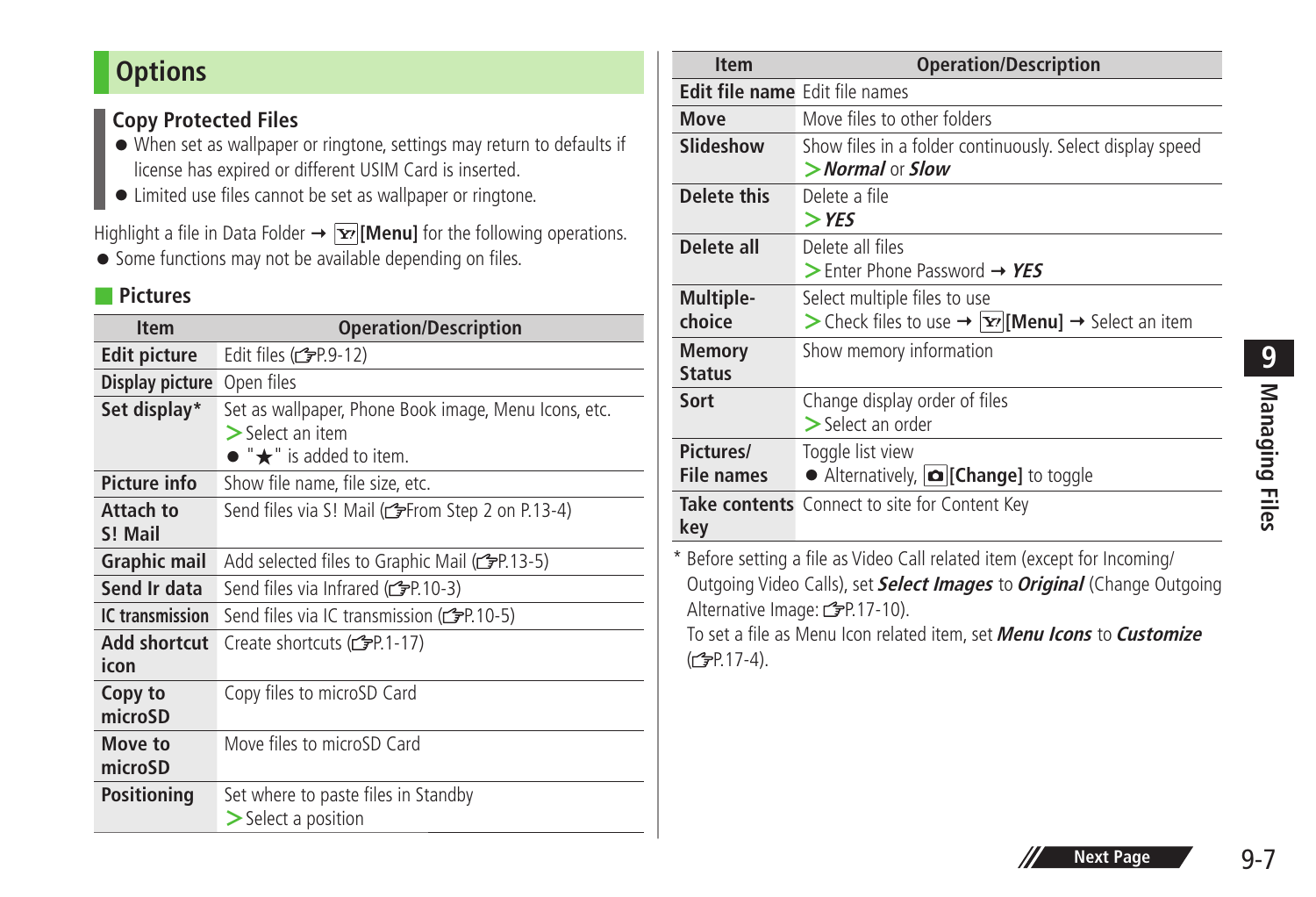- If incoming calls arrive or handset is turned off while My Pictograms package file (.gpk) is being uncompressed, some pictograms in package file may not open. Retry uncompressing.
- **Tip**
- ●Enlarge Still Images (子P.9-6)
- ●Editing Still Images (cr-P.9-12)
- ●Creating Animations ●Saving Still Images to Phone Book (GPP.9-13)

#### ■ **Ring Songs&Tones**

| <b>Item</b>                           | <b>Operation/Description</b>                                                  |
|---------------------------------------|-------------------------------------------------------------------------------|
| <b>Edit file name</b> Edit file names |                                                                               |
| Play melody                           | Play back files                                                               |
| Set as ring                           | $\ge$ Set as ringtone                                                         |
| tone                                  | $\bullet$ " $\bigstar$ " is added to item.                                    |
| Add shortcut                          | Create shortcuts (仁子P.1-17)                                                   |
| icon                                  |                                                                               |
| Attach to                             | Send files via S! Mail (refrom Step 2 on P.13-4)                              |
| S! Mail                               |                                                                               |
| Send Ir data                          | Send files via Infrared (reframed (10-3)                                      |
|                                       | <b>IC transmission</b> Send files via IC transmission (C <sub>3</sub> P.10-5) |
| Copy to                               | Copy files to microSD Card                                                    |
| microSD                               |                                                                               |
| Song Tone                             | Show titles, file names, etc.                                                 |
| info                                  |                                                                               |
| <b>Memory</b>                         | Show memory information                                                       |
| <b>Status</b>                         |                                                                               |

| <b>Item</b>   | <b>Operation/Description</b>                                            |
|---------------|-------------------------------------------------------------------------|
| <b>Delete</b> | $>$ Select a type                                                       |
|               | $\cdot$ Delete this $\rightarrow$ YES                                   |
|               | $\cdot$ Delete select $\rightarrow$ Check files to delete $\rightarrow$ |
|               | $\boxtimes$ [Finish] → YES                                              |
|               | $\cdot$ Delete all $\rightarrow$ Enter Phone Password $\rightarrow$ YES |
| Sort          | Change display order of files                                           |
|               | $\geq$ Select an order                                                  |
| <b>Move</b>   | Move files to other folders                                             |
| Move to       | Move files to microSD Card                                              |
| microSD       |                                                                         |
|               | Take contents Connect to site for Content Key                           |
| key           |                                                                         |
|               |                                                                         |

### ■ **S! Appli/Lifestyle-Appli**

| <b>Item</b>        | <b>Operation/Description</b>                                    |
|--------------------|-----------------------------------------------------------------|
| <b>Start</b>       | Activate S! Appli or Lifestyle-Appli                            |
|                    | <b>Security level</b> Set security level (rep. 15-4)            |
|                    | <b>S! Appli info</b> Show file names, file sizes, etc.          |
| icon               | Add shortcut Create shortcuts (CFP.1-17)                        |
| Move to<br>microSD | Move files to microSD Card<br>(Lifestyle-Appli cannot be moved) |
| <b>Delete</b>      | Delete files<br>$>$ YES                                         |

### ■ **Music**

● See "Functions Available in Chaku-Uta Full® /WMA File List" ( P.8-9)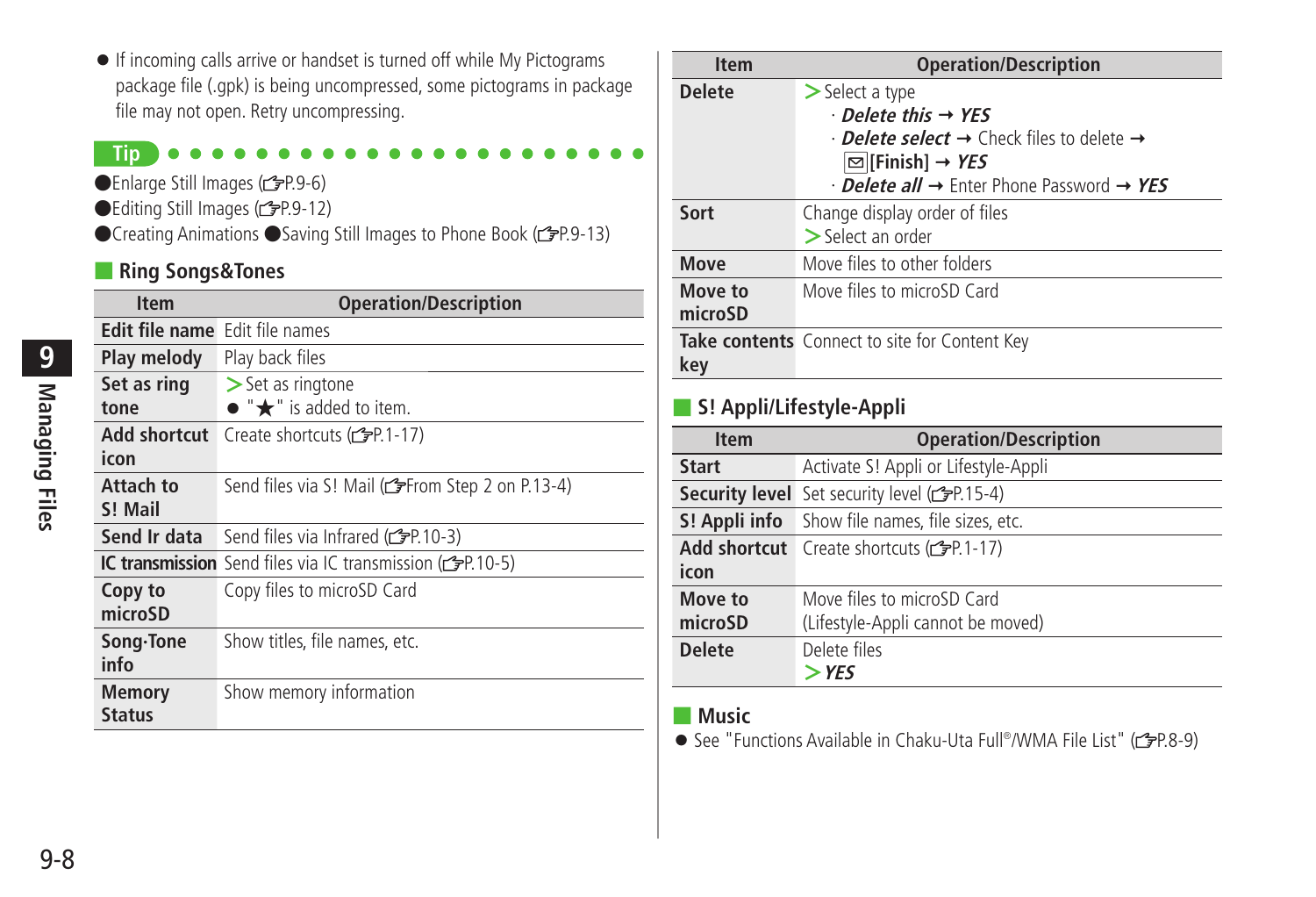# ■ **Videos**

| <b>Item</b>                    | <b>Operation/Description</b>                                                                                        |  |  |  |
|--------------------------------|---------------------------------------------------------------------------------------------------------------------|--|--|--|
| Register                       | Set as ringtones or Start-up display                                                                                |  |  |  |
| Video info                     | Show titles, file names, etc.                                                                                       |  |  |  |
| Attach to<br>S! Mail           | Send files via S! Mail (CFFrom Step 2 on P.13-4)                                                                    |  |  |  |
| Send Ir data                   | Send files via Infrared (c P.10-3)                                                                                  |  |  |  |
|                                | <b>IC transmission</b> Send files via IC transmission (FP.10-5)                                                     |  |  |  |
| Copy to<br>microSD             | Copy files to microSD Card                                                                                          |  |  |  |
| Move to<br>microSD             | Move files to microSD Card                                                                                          |  |  |  |
| Move                           | Move files to other folders                                                                                         |  |  |  |
| Add shortcut<br>icon           | Create shortcuts (子P.1-17)                                                                                          |  |  |  |
| Edit file name Edit file names |                                                                                                                     |  |  |  |
| Delete this                    | Delete a file<br>$>$ YES                                                                                            |  |  |  |
| Delete all                     | Delete all files<br>$\triangleright$ Enter Phone Password $\rightarrow$ YES                                         |  |  |  |
| Multiple-<br>choice            | Select multiple files to use<br>> Check files to use $\rightarrow \overline{Y}$ [Menu] $\rightarrow$ Select an item |  |  |  |
| <b>Memory</b><br><b>Status</b> | Show memory information                                                                                             |  |  |  |
| Sort                           | Change display order of files<br>> Select an order                                                                  |  |  |  |
| Listing                        | Change list view<br>Change] to toggle views                                                                         |  |  |  |
| key                            | Take contents Connect to site for Content Key                                                                       |  |  |  |

# ■ **PC Movies**

| <b>Item</b>                                                               | <b>Operation/Description</b>                                                                    |  |  |  |
|---------------------------------------------------------------------------|-------------------------------------------------------------------------------------------------|--|--|--|
|                                                                           | <b>Contents info</b> Show titles, file names, etc.                                              |  |  |  |
| Move                                                                      | Move files to other folders                                                                     |  |  |  |
| Copy                                                                      | Copy files to other folders                                                                     |  |  |  |
| Multiple-                                                                 | Select multiple files to use                                                                    |  |  |  |
| choice<br>> Check files to use $\rightarrow$  xer  Menu  → Select an item |                                                                                                 |  |  |  |
| Comment<br>view                                                           | Show descriptions                                                                               |  |  |  |
| <b>Memory Status</b>                                                      | Show memory information                                                                         |  |  |  |
| Delete this                                                               | Delete a file                                                                                   |  |  |  |
|                                                                           | $>$ YES                                                                                         |  |  |  |
| Delete all                                                                | Delete all files                                                                                |  |  |  |
|                                                                           | $\triangleright$ Enter Phone Password $\rightarrow$ YES                                         |  |  |  |
| TV<br>See Pictures folder for still images.                               |                                                                                                 |  |  |  |
|                                                                           |                                                                                                 |  |  |  |
| <b>Item</b>                                                               | <b>Operation/Description</b>                                                                    |  |  |  |
| <b>Edit title</b>                                                         | $\blacktriangleright$ Enter titles                                                              |  |  |  |
| Video info                                                                | Show titles, channel names, etc.                                                                |  |  |  |
| Add shortcut                                                              | Create shortcuts (全P.1-17)                                                                      |  |  |  |
| icon                                                                      |                                                                                                 |  |  |  |
| Delete this                                                               | Delete a file                                                                                   |  |  |  |
|                                                                           | $>$ YES                                                                                         |  |  |  |
|                                                                           | Delete selected > Check files to delete $\rightarrow \boxed{\infty}$ [Finish] $\rightarrow$ YES |  |  |  |
| Delete all                                                                | Delete all files                                                                                |  |  |  |
|                                                                           | $>$ Enter Phone Password $\rightarrow$ YES                                                      |  |  |  |
| <b>Memory Status</b>                                                      | Show memory information                                                                         |  |  |  |
| Listing                                                                   | Change list view<br>Change] to toggle views                                                     |  |  |  |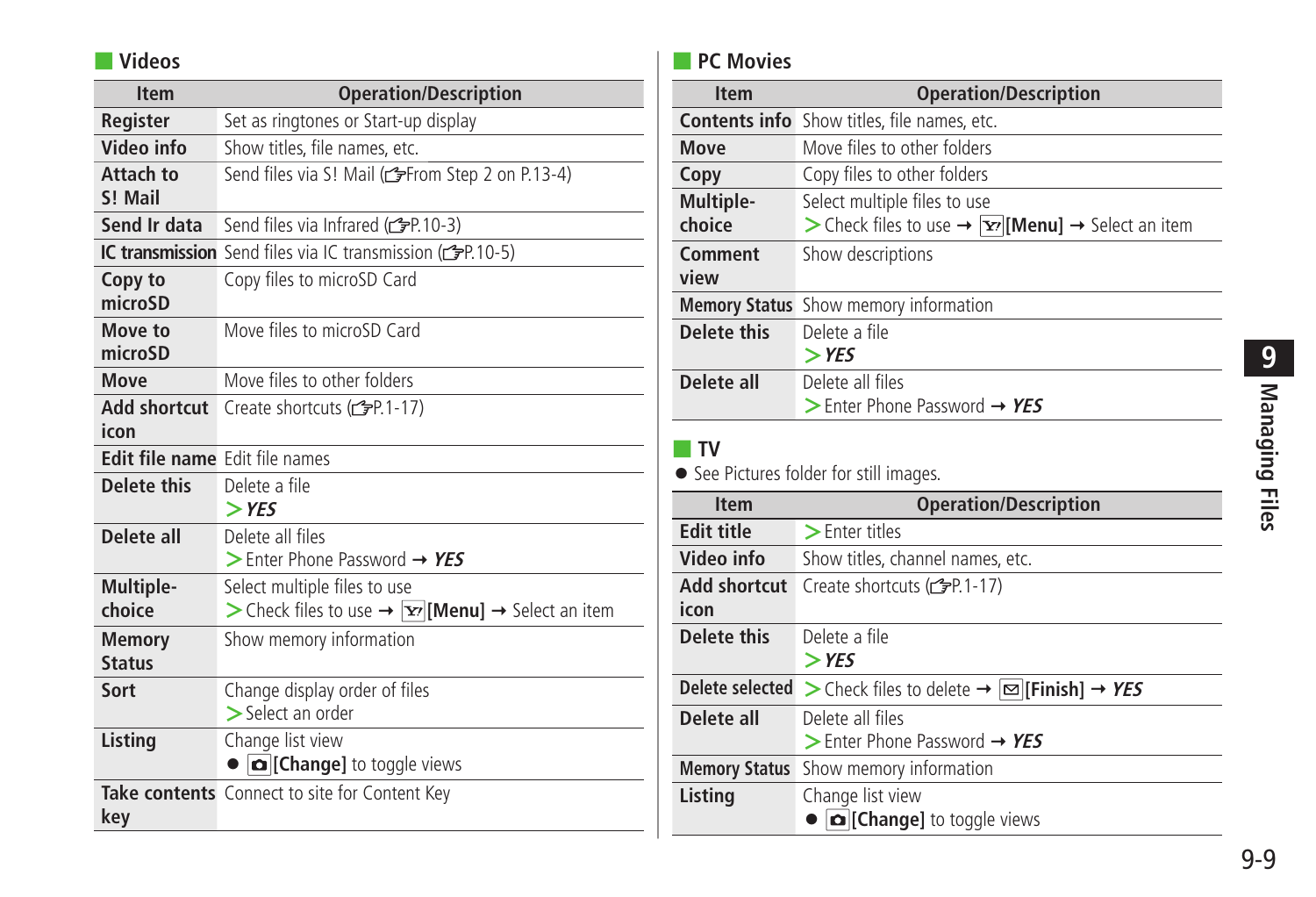# ■ **Books**

| <b>Item</b>                    | <b>Operation/Description</b>                  |  |  |
|--------------------------------|-----------------------------------------------|--|--|
| Play                           | Play back files                               |  |  |
| <b>Connect to</b><br>Website   | Open site link                                |  |  |
| <b>Book info</b>               | Show file names, file sizes, etc.             |  |  |
|                                | Copy to microSD Copy files to microSD Card    |  |  |
|                                | Move to microSD Move files to microSD Card    |  |  |
| Add folder                     | Add folders                                   |  |  |
| Edit file name Edit file names |                                               |  |  |
| <b>Move</b>                    | Move files to other folders                   |  |  |
| key                            | Take contents Connect to site for Content Key |  |  |
| <b>Delete</b>                  | Delete files<br>$>$ YES                       |  |  |

# ■ **Customized Screen**

| <b>Item</b>                           | <b>Operation/Description</b>                                  |  |  |
|---------------------------------------|---------------------------------------------------------------|--|--|
| <b>Preview</b>                        | Preview files                                                 |  |  |
| <b>Collective</b>                     | Set Customized Screen all at once                             |  |  |
| <b>Setting</b>                        |                                                               |  |  |
| File info                             | Show titles, file names, etc.                                 |  |  |
| Copy to microSD                       | Copy files to microSD Card                                    |  |  |
|                                       | Move to microSD Move files to microSD Card                    |  |  |
| <b>Edit file name</b> Edit file names |                                                               |  |  |
| Delete this                           | Delete a file                                                 |  |  |
|                                       | $>$ YES                                                       |  |  |
| Delete all                            | Delete all files                                              |  |  |
|                                       | $>$ Enter Phone Password $\rightarrow$ YES                    |  |  |
| Multiple-                             | Select multiple files to use                                  |  |  |
| choice                                | > Check files to use → $ \mathbf{x} $ [Menu] → Select an item |  |  |
| <b>Memory</b>                         | Show memory information                                       |  |  |
| <b>Status</b>                         |                                                               |  |  |
| Sort                                  | Change display order of files                                 |  |  |
|                                       | > Select an order                                             |  |  |
| Listing                               | Change list view                                              |  |  |
|                                       | Change] to toggle views                                       |  |  |
|                                       | Take contents Connect to site for Content Key                 |  |  |
| key                                   |                                                               |  |  |
| Connect to                            | Open site link                                                |  |  |
| Website                               |                                                               |  |  |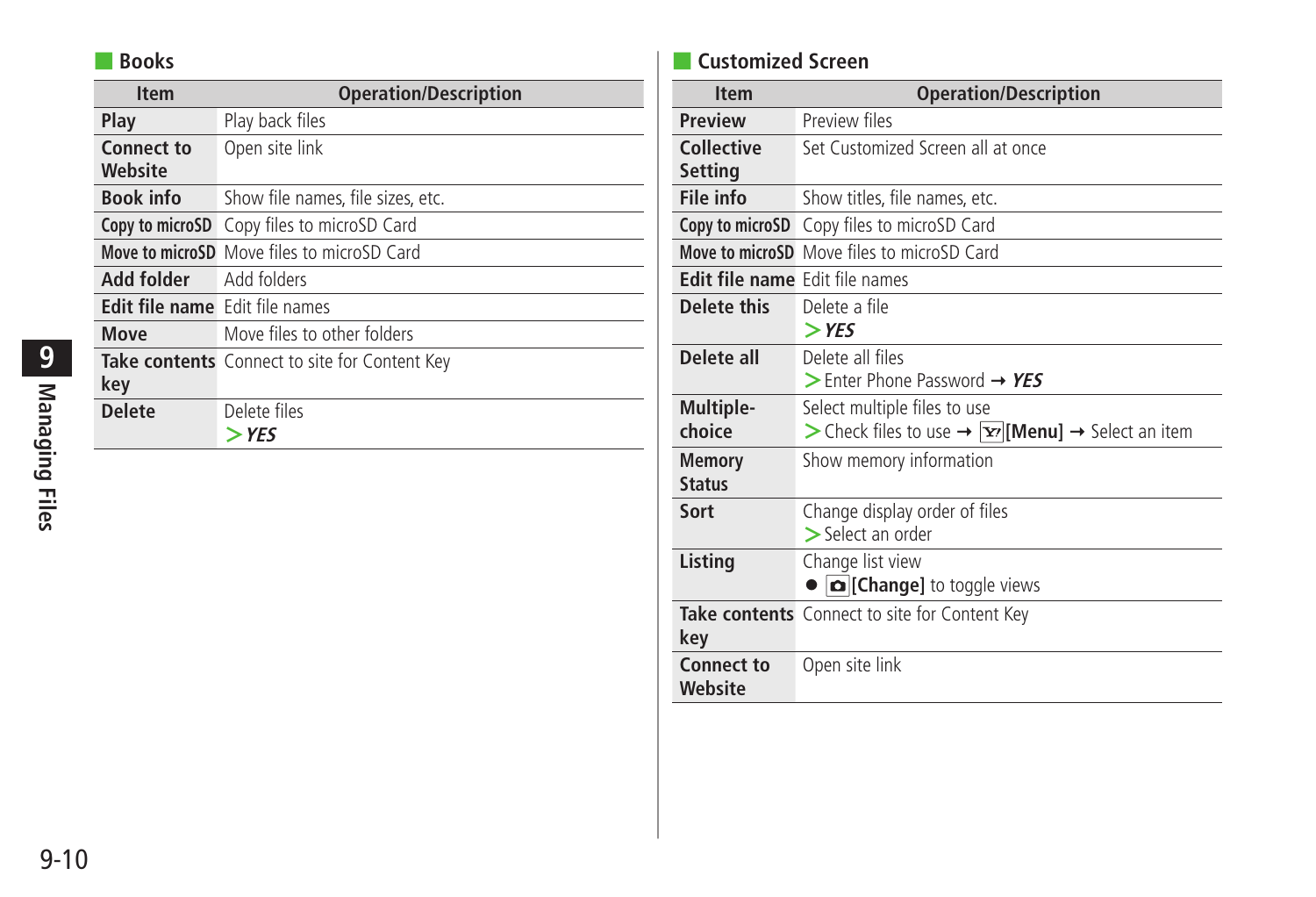# ■ **Templates**

| <b>Item</b>               | <b>Operation/Description</b>                              |  |  |
|---------------------------|-----------------------------------------------------------|--|--|
| Compose<br>S! Mail        | Send files via S! Mail (r FP.13-5)                        |  |  |
| <b>Edit title</b>         | Edit titles                                               |  |  |
|                           | <b>Template Info</b> Show title and file size             |  |  |
| Delete this               | $>$ YES                                                   |  |  |
| <b>Delete</b><br>selected | > Check files to delete → $\boxed{\infty}$ [Finish] → YES |  |  |
| <b>Delete All</b>         | $>$ Enter Phone Password $\rightarrow$ YES                |  |  |
|                           |                                                           |  |  |

#### ■ **Other Documents**

| <b>Item</b>           | <b>Operation/Description</b>                                                                         |  |  |  |
|-----------------------|------------------------------------------------------------------------------------------------------|--|--|--|
| File info             | Show file names, file sizes, etc.                                                                    |  |  |  |
| Attach to<br>S! Mail  | Send files via S! Mail (CFFrom Step 2 on P.13-4)                                                     |  |  |  |
| Copy to<br>microSD    | Copy files to microSD Card                                                                           |  |  |  |
| <b>Edit file name</b> | Edit file names                                                                                      |  |  |  |
| Move                  | Move files to other folders                                                                          |  |  |  |
| Delete this           | Delete a file<br>$>$ YES                                                                             |  |  |  |
| Delete all            | Delete all files<br>$>$ Enter Phone Password $\rightarrow$ YES                                       |  |  |  |
| Multiple-<br>choice   | Select multiple files to use<br>> Check files to use → $\boxed{\mathbf{Y}'}$ [Menu] → Select an item |  |  |  |
| <b>Memory Status</b>  | Show memory information                                                                              |  |  |  |
| Sort                  | Change display order of files<br>$>$ Select an order                                                 |  |  |  |

# **Note**

● Titles of mp4/3gp Ring Songs&Tones files and Videos/Music/Customized Screen files appear in respective lists. Files without titles appear with file names (created when files are saved to handset). Titles cannot be changed; edited file names may not appear in lists.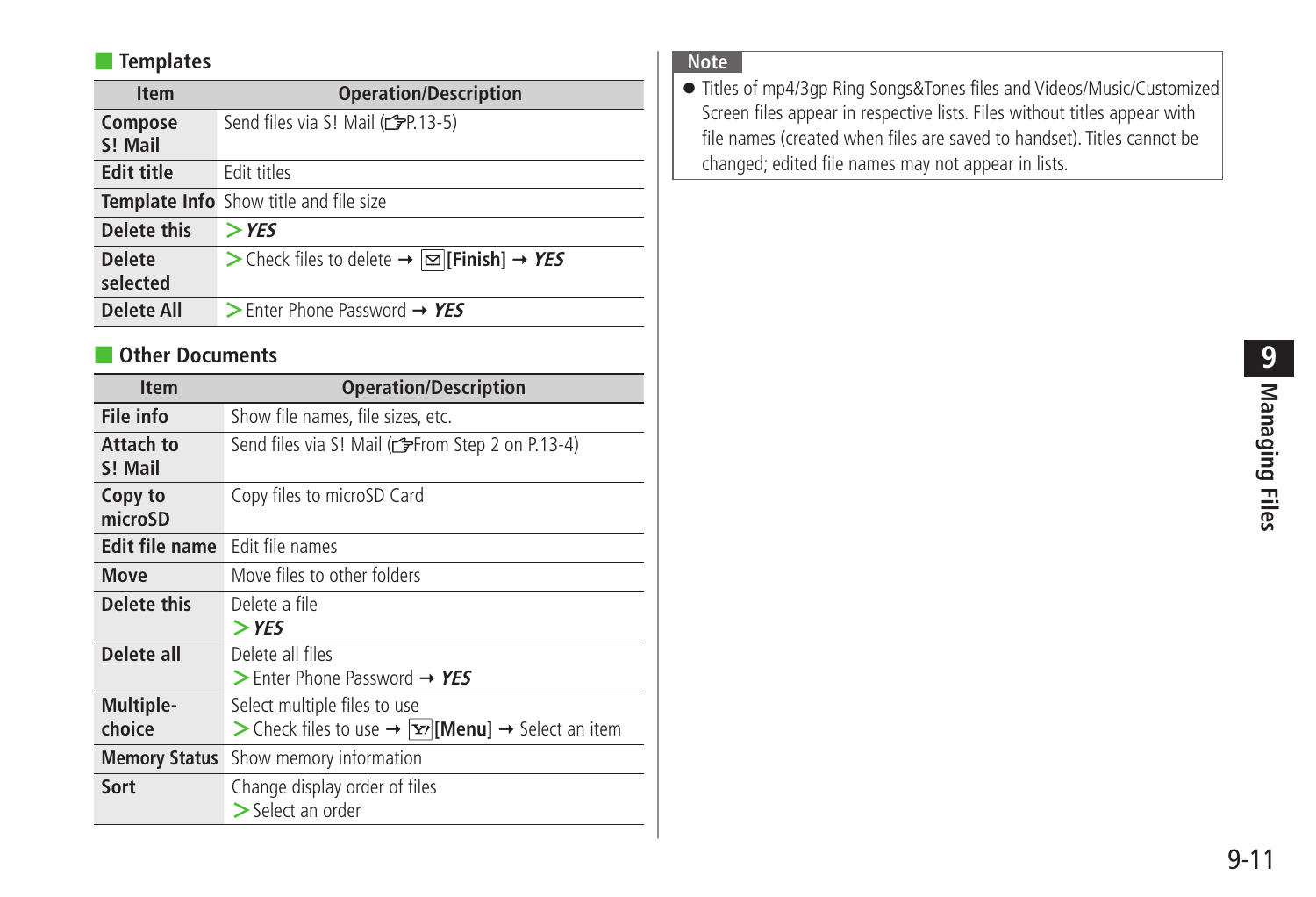# <span id="page-11-0"></span>**Using/Editing Still Images**

# **Editing Still Images**

● Edit features are not available for all file types.

# **Main Menu** X **Data Folder** X **Pictures**

**1** Select a folder  $\rightarrow$  Select a file  $\rightarrow \boxed{\mathbf{x}}$  [Menu]  $\rightarrow$ **Edit picture**

| <b>Item</b>        | <b>Operation/Description</b>                                                                                                                                                                                                                                                                                                                       |  |  |
|--------------------|----------------------------------------------------------------------------------------------------------------------------------------------------------------------------------------------------------------------------------------------------------------------------------------------------------------------------------------------------|--|--|
|                    | Marker stamp > Select a stamp $\rightarrow$ $\sim$ to move stamp $\rightarrow \sim$ [Put]<br>• Following options are available when positioning a<br>stamp:<br>$\cdot$ To rotate or scale up/down: $ \mathbf{x} $ [Menu] $\rightarrow$<br>Select an item<br>· To start over:   <b>⊠ [Cancel]</b><br>$\bullet$ To add: $\boxed{\circledcirc}$ [Add] |  |  |
| <b>Frame</b>       | $\geq$ Select a frame<br>$\cdot$ To rotate 180 degrees: $ \mathbf{x} $ [Menu] $\rightarrow$<br>180° rotation<br>$\cdot$ To change frame: $\circ$<br>$\cdot$ To return to frame list: $\infty$ [Cancel]                                                                                                                                             |  |  |
| Character<br>stamp | Senter text $\rightarrow$ <b>DO</b> to move text $\rightarrow$ <b>O</b> [Put]<br>• To change content/color/font/size: When positioning<br>stamp, $ \mathbf{x} $ [Menu] $\rightarrow$ Operate selected item<br>$\bullet$ To start over: $\boxed{\infty}$ [Cancel] after positioning                                                                 |  |  |

| <b>Item</b>                                 | <b>Operation/Description</b>                                                                                                                                                                                                                                                           |  |  |
|---------------------------------------------|----------------------------------------------------------------------------------------------------------------------------------------------------------------------------------------------------------------------------------------------------------------------------------------|--|--|
| <b>Change size</b>                          | $>$ Select a size<br>● To start over: <b>[SICancel]</b>                                                                                                                                                                                                                                |  |  |
| Trim away                                   | > Specify a size $\rightarrow$ $\odot$ to specify area $\rightarrow \odot$ [Set]<br>● To start over: After specifying area, [ <b>□ [Cancel]</b>                                                                                                                                        |  |  |
| <b>Retouch</b>                              | $>$ Select an item<br>$\bullet$ To start over: $\infty$ [Cancel]                                                                                                                                                                                                                       |  |  |
| Rotate                                      | $>$ 90° to right, 90° to left or 180°<br>● To start over: [ <b>SICancel</b> ]                                                                                                                                                                                                          |  |  |
| <b>Brightness</b>                           | $\ge$ $\infty$ to adjust brightness                                                                                                                                                                                                                                                    |  |  |
| Attach to<br>$S!$ Mail*                     | Create S! Mail with edited still images.<br>> $\circ$ [Set] → Create S! Mail ( $\circ$ From Step 2 on P.13-4)<br>• Edited files are automatically saved.<br>• Alternatively, $\boxed{\blacksquare}$ $\boxed{\blacktriangleright}$ $\boxed{\blacksquare}$ to attach pictures to S! Mail |  |  |
| Save*                                       | Overwrite/rename to save edited files.                                                                                                                                                                                                                                                 |  |  |
| * Available after other editing operations. |                                                                                                                                                                                                                                                                                        |  |  |

|  | $\bigcirc$ [Set] $\rightarrow$ $\bigcirc$ [Save] |  |  |
|--|--------------------------------------------------|--|--|
|--|--------------------------------------------------|--|--|

```
4 YES (Overwrite) or NO (Save as)
```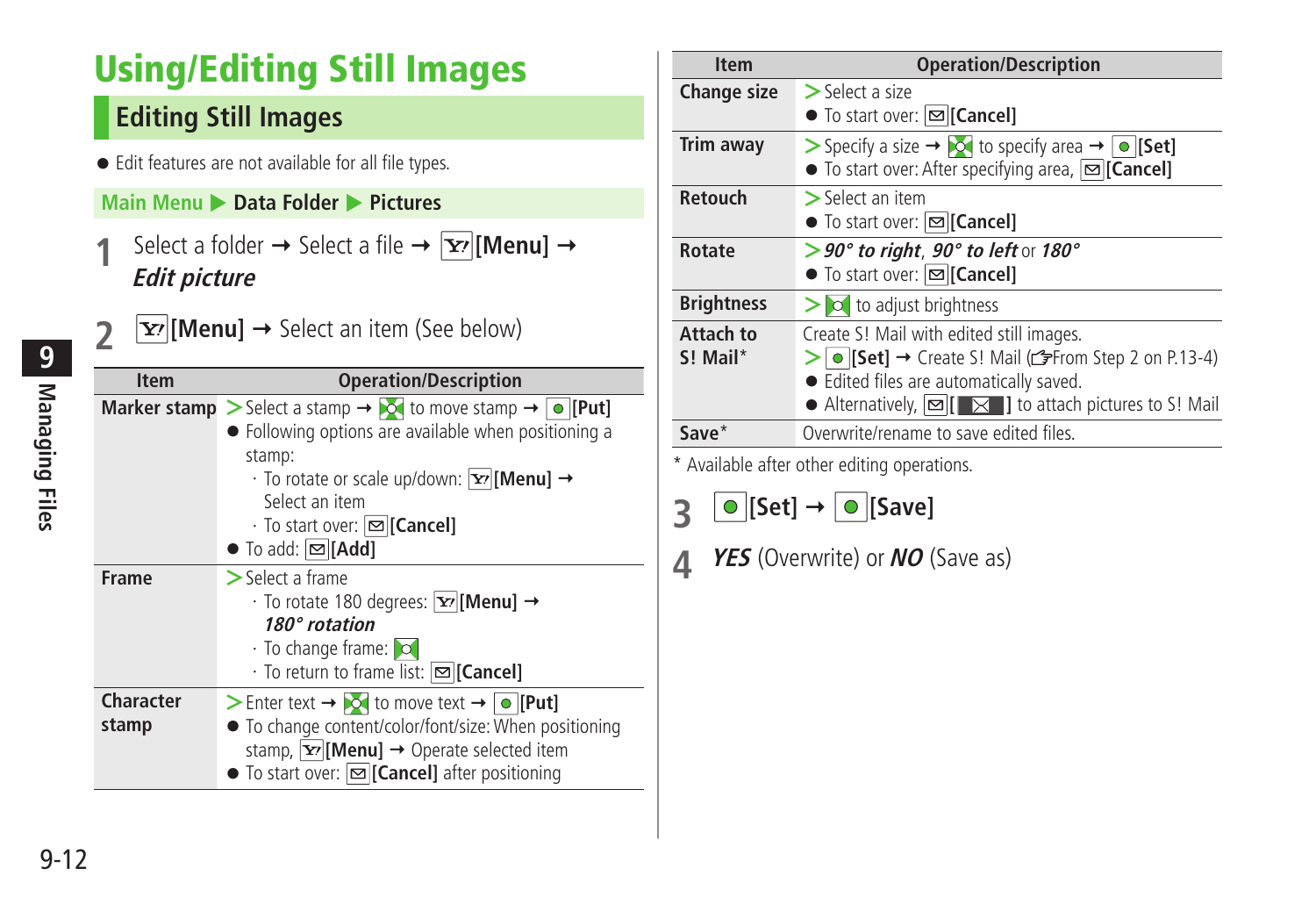# <span id="page-12-0"></span>**Creating Animations**

# **Saving Original Animation**

**Main Menu > Data Folder > Pictures > Original Animation** 

- **1 <New> <1st> <20th>**
- Select a folder  $\rightarrow$  Select a file
	- Repeat Step 2.
- **3 [Finish]**

# **Functions Available in Original Animation List**

In Original Animation list, press **[x]** [Menu] for following operations.

| <b>Item</b>         | <b>Operation/Description</b>                                            |  |  |
|---------------------|-------------------------------------------------------------------------|--|--|
| <b>Edit title</b>   | $\geq$ Enter title                                                      |  |  |
|                     | <b>Org. animation</b> Add more files to an Original Animation (CFAbove) |  |  |
| <b>Display</b>      | Play back an Original Animation                                         |  |  |
| picture             | • Alternatively, select an Original Animation from list to              |  |  |
|                     | play back.                                                              |  |  |
| Set display         | Set an Original Animation as Standby display, etc.                      |  |  |
|                     | > Select item to set Original Animation as                              |  |  |
| <b>Picture info</b> | View item set for <b>Set display</b>                                    |  |  |
| Release             | Cancel a saved Original Animation                                       |  |  |
| animation           | $>$ YES                                                                 |  |  |

# **Saving Still Images to Phone Book**

- Savable sizes: Standby (240 x 427) or smaller in JPEG, GIF or PNG format (up to 300 Kbytes)
- Save images to up to 100 Phone Book entries.
- Still images cannot be saved to USIM Card Phone Book entries.

#### **Main Menu** X **Data Folder** X **Pictures**

Select a folder  $\rightarrow$  Select a file  $\rightarrow \boxed{\mathbf{Y}}$  [Menu]  $\rightarrow$ **Set display Phone Book**

# **2 New Entry**

**New**  $\rightarrow$  Enter details ( $\rightarrow$  From Step 3 on P.4-4)  $\rightarrow$ **[Finish]**

 **Add to Existing Entry**  $Add \rightarrow$  Select entry  $\rightarrow$   $\infty$  [**Finish**]  $\rightarrow$  **YES**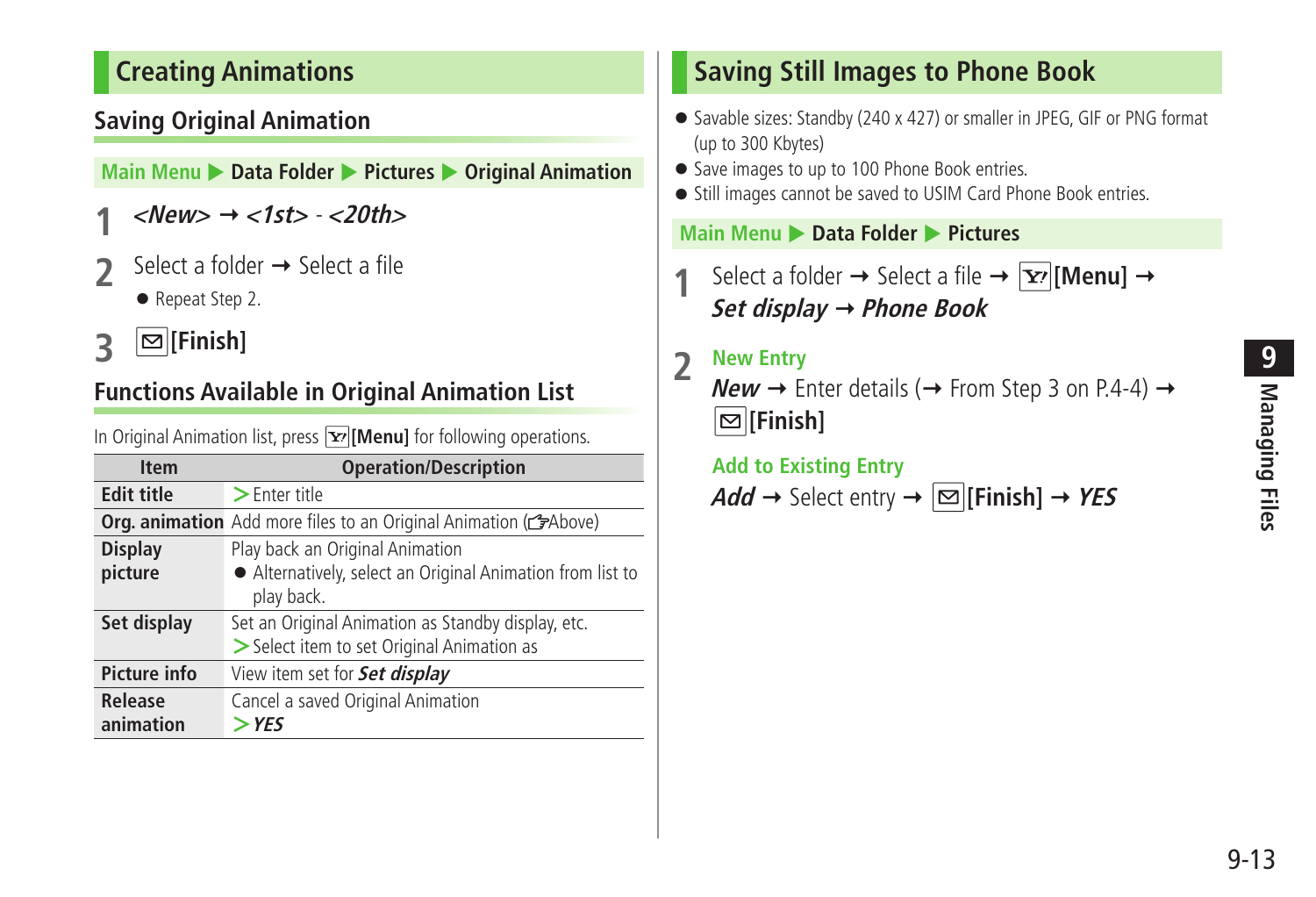# <span id="page-13-0"></span>**Managing Folders/Files**

# **Managing Folders**

**The following operations are available in Pictures, Music, Books, Videos, Ring Songs&Tones, PC Movies and Other Documents.**

#### **Main Menu > Data Folder**

Select a folder  $\rightarrow \boxed{\mathbf{Y}'}$  [Menu]  $\rightarrow$  Select an item (See below)

| <b>Item</b>                     | <b>Operation/Description</b>                                                                                          |  |  |
|---------------------------------|-----------------------------------------------------------------------------------------------------------------------|--|--|
| Add folder                      | Create user folders                                                                                                   |  |  |
| <b>Edit folder</b><br>name      | Edit user folder names                                                                                                |  |  |
| Delete folder                   | Delete a user folder<br>$\triangleright$ Enter Phone Password $\rightarrow$ YES $\rightarrow$ YES                     |  |  |
| Delete all<br>image             | > Enter Phone Password $\rightarrow$ YES $\rightarrow$ YES                                                            |  |  |
| <b>Edit Play</b><br>List $2$    | <b>Edit Play Lists</b>                                                                                                |  |  |
| <b>Release Play</b><br>List $2$ | Cancel edited Play Lists<br>$>$ YES                                                                                   |  |  |
| <b>Select</b><br>storage $3$    | Specify folders on microSD Card to save files to<br>$>$ YES<br>• Folders cannot be specified when saving Books files. |  |  |
| Memory<br>Status $4$            | View memory capacity/number of saved files                                                                            |  |  |

1 Pictures folder only

- 2 Play List folder in Ring Songs&Tones folder only
- 3 microSD Card only
- 4 Music folder only

# **Using Play List**

**Use Play List to organize Data Folder Ring Songs&Tones/ Videos files.**

**Select Ring Songs&Tones, Music or Videos folder files to create Play List links to each file in its original folder.**

# **Creating Ring Songs&Tones Play Lists**

**Main Menu** X **Data Folder** X **Ring Songs&Tones**

- Highlight **Play List**  $\rightarrow \boxed{\mathbf{Y}}$  [Menu]  $\rightarrow$  *Edit Play List*
- Select a number  $\rightarrow$  Select a folder  $\rightarrow$  Select a file
	- Repeat Step 2.

**3 [Finish]**

- **Play Back Play List**
- **>** Main Menu ▶ Data Folder ▶ Ring Songs&Tones ▶ Play List
- Files are played back in the saved order.

#### ■ **Delete a File**

**>**After Step 1, select a file → **Release this**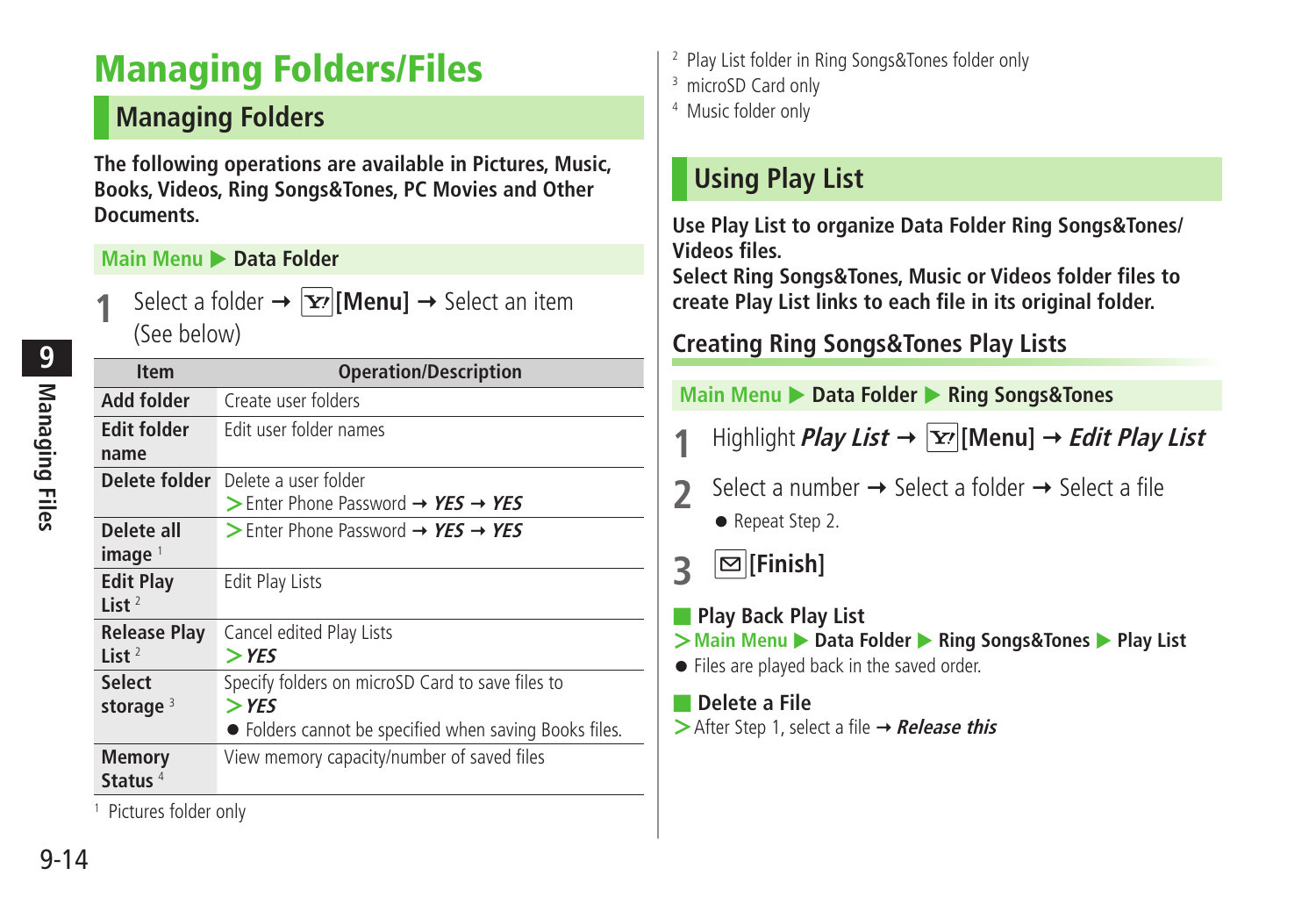### <span id="page-14-0"></span>■ **Delete All Files**

 $\triangleright$  After Step 1,  $\overline{X}$ **[Menu]**  $\rightarrow$  *Release Play List*  $\rightarrow$  **YES** 

#### **Note**

● mp4/3gp files cannot be added to Play List except in Music Player Play List.

# **Creating Video Play Lists**

#### **Main Menu ▶ Data Folder ▶ Videos ▶ Play List**

- **1** Select a Play List
- Select a number  $\rightarrow$  Select a folder  $\rightarrow$  Select a file ● Repeat Step 2.
- **3 [Finish]**

### ■ **Play Back Play Lists**

- **>** Main Menu ▶ Data Folder ▶ Videos ▶ Play List ▶ Highlight Play  $List \rightarrow \boxed{\infty}$  [Play]
- Files are played back in the saved order.

#### ■ **Delete a File**

 $\triangleright$  After Step 1, (highlight a file  $\rightarrow$ )  $\triangleright$  [Menu]  $\rightarrow$  *Delete this* or **DEL all from list YES**

#### ■ **Change Order**

 $>$  After Step 1,  $\overline{Y}$  [Menu]  $\rightarrow$  *Oder to play*  $\rightarrow$  Select a file  $\rightarrow$  Select a  $\text{target} \rightarrow \boxed{\text{S}}$  [Finish]  $\rightarrow \boxed{\text{S}}$  [Finish]

# **microSD Card**

- 832P is compatible with up to 2 GB commercial microSD Cards and up to 16 GB commercial microSDHC Cards (as of March 2009). For information on memory card compatibility, visit the website below (Japanese). Note that microSD Cards not listed on the website may not function properly.
	- ・ From Yahoo! Keitai
		- P-egg (as of April 2009)
		- Yahoo! Keitai top page → メニューリスト → 辞書・ツール→  $5 - 9 - 1 - 7 - 9$ -egg
	- ・ From PC
		- http://panasonic.jp/mobile/

Not all operations are guaranteed by the microSD/microSDHC Cards listed.

● Format new microSD/microSDHC Cards for use with 832P (全P.9-17).

#### **Note**

- SoftBank is not liable for damages from accidental loss/alteration of microSD Card information. Keep a copy of Phone Book entries, etc. in a separate place.
- microSD Card has no write protect feature; there is a risk of accidental erasure/overwriting of files.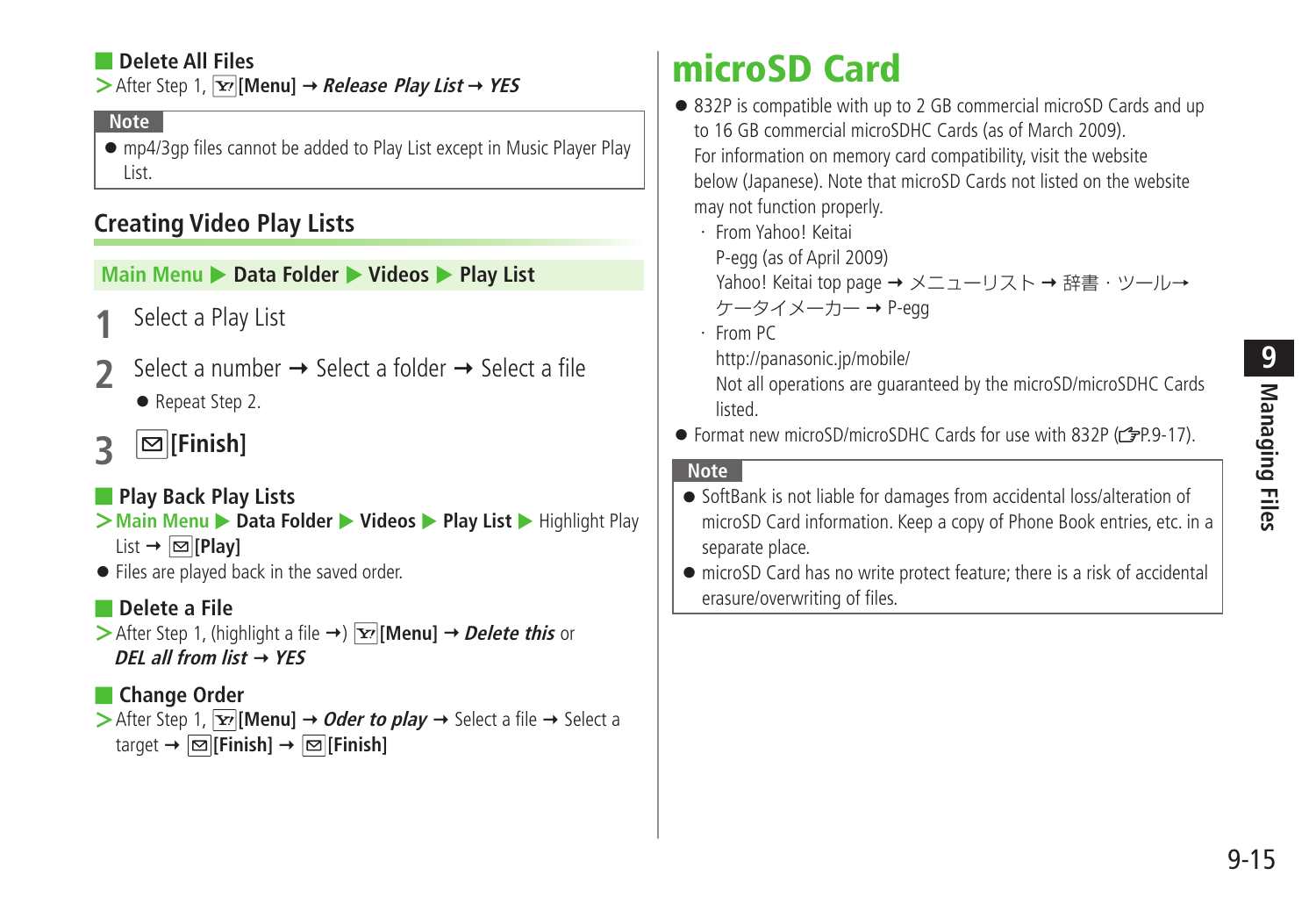# <span id="page-15-0"></span>**microSD Card Installation**

● Turn off handset before inserting/removing microSD Card.

# **Inserting**

**1** Open cover. Insert microSD Card until it clicks



**2** Close cover

# **microSD Card Check**

When microSD Card is installed correctly,  $\mathbb B$  appears. If  $\mathbb B$  appears, microSD Card cannot be used. Remove microSD Card from handset, and re-insert it. If  $\boxtimes$  does not disappear, execute Check microSD ( $\cong$ P.9-20) or format microSD Card (rep. 9-17). (Display Indicator: 仁子P.1-8)

# **Removing**

- **1** Push microSD Card in
	- microSD Card pops out with a light push.



- **2** Remove microSD Card and close cover
	- To close cover: r<sup>•</sup> Left

#### **Note**

- Do not turn off handset or remove battery/microSD Card while flashes. microSD Card may be damaged or files lost.
- microSD Card may pop out when inserting/removing it.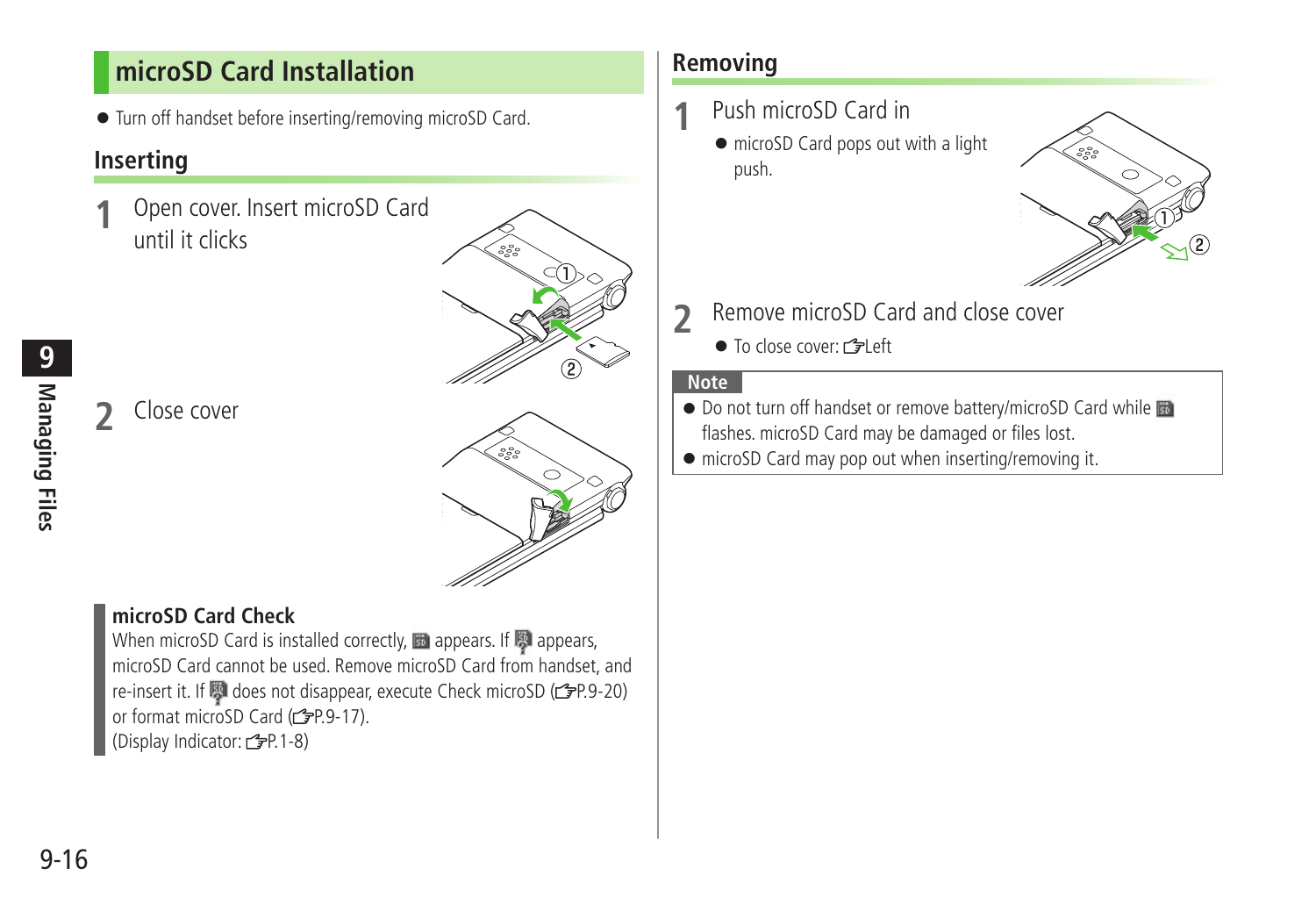# <span id="page-16-0"></span>**Format microSD Card**

● Formatting microSD Card deletes all saved files/data.

# **Main Menu ▶ Tools ▶ microSD Backup**

- **1 [Menu] microSD format**
- **2** Enter Phone Password **YES**

#### **Note**

- Do not turn handset power off or remove microSD Card or battery while formatting; may damage handset or microSD Card.
- microSD Cards formatted on other devices may not be used. Format microSD Card on 832P before use.
- 832P cannot format incompatible microSD Cards.
- If format fails, turn power off and remove microSD Card from 832P. Reinsert microSD Card and format it again.

# **Viewing microSD Card Files**

**View Phone Book entries, Calendar events, Tasks, mail messages, Notepads and Bookmarks backed up on microSD Card.**

**Main Menu ▶ Tools ▶ microSD Backup** 

# **1** Select a category

- **2** Select a file Backup date appears as file name.
- **3** Select a data



# **Category List**





#### **Note**

● If messages on microSD Card do not appear correctly, copy messages to handset (<sup>2</sup>P.9-18) and execute **Charset Conversion** (<sup>2</sup>P.13-22).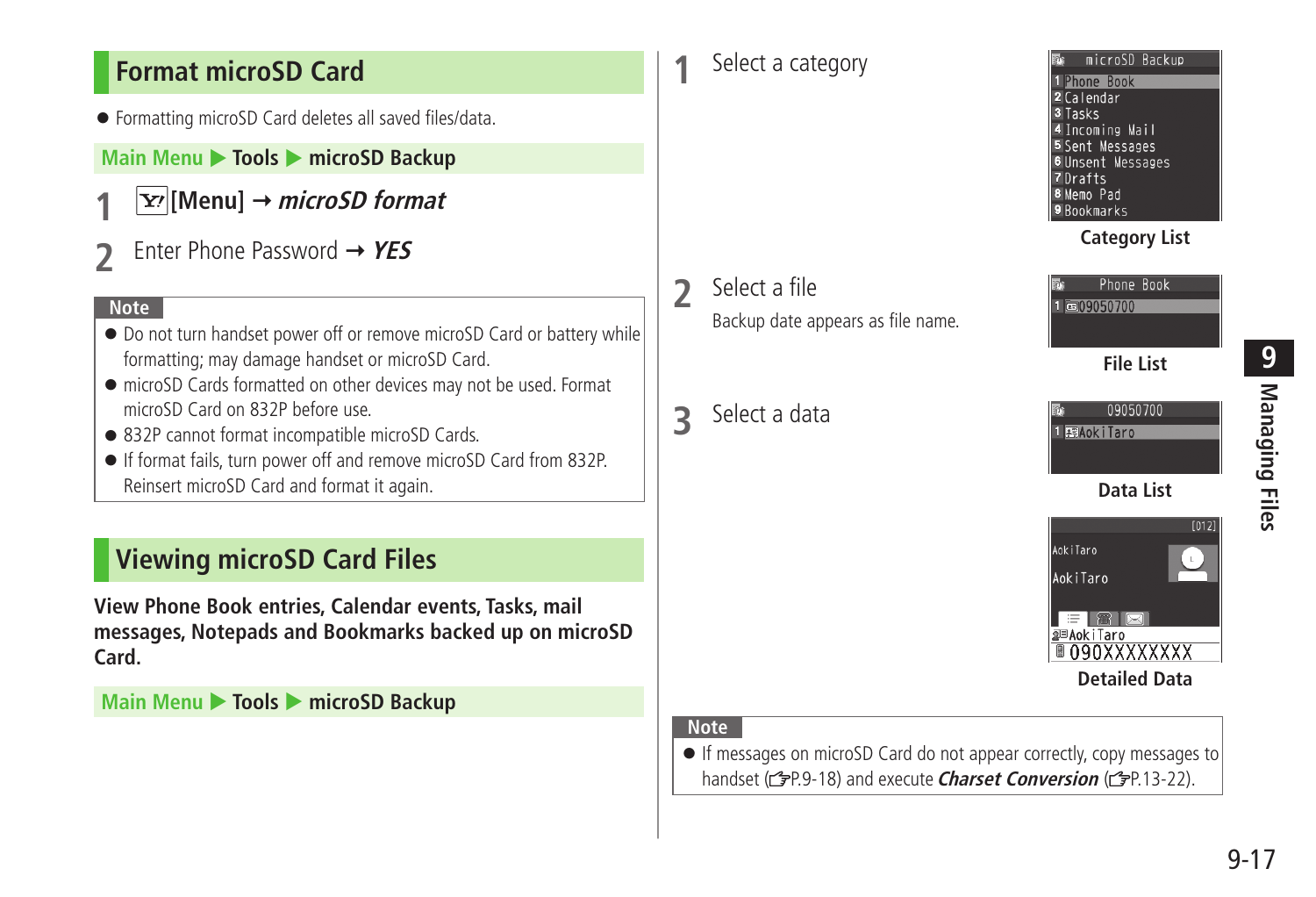# <span id="page-17-0"></span>**Handset Data Backup**

**Back up handset data (Phone Book, Calendar, Tasks, Messages, Notepad, Bookmarks, Content Keys) to microSD Card; restore handset data after accidental loss/alteration.**

● Back up Content Key: C=P.9-21

# **Backing up to microSD Card**

#### **Main Menu ▶ Tools ▶ microSD Backup**

- Highlight a category  $\rightarrow \boxed{\mathbf{Y}}$  [Menu]  $\rightarrow$ **Copy to microSD** ( $\rightarrow$  For **Bookmarks**, select an item)
- **2** Enter Phone Password **YES** All files of selected category are backed up to microSD Card.
- **One File Backup**  $>$  Open a file  $\rightarrow \boxed{\mathbf{x}}$  [Menu]  $\rightarrow$  *Copy to microSD*  $\rightarrow$  *YES*

# **Restoring from microSD Card**

### **Main Menu ▶ Tools ▶ microSD Backup**

**1** Select a category

**2** Restore One Item<br>Select a file  $\rightarrow$  Highlight an item  $\rightarrow$  **[Menu]**  $\rightarrow$ **Add to phone**

 **Restore One File** Highlight a file  $\rightarrow \boxed{\mathbf{Y}}$  [Menu]  $\rightarrow$  *Add to phone* or **Overwrite to phone →** Enter Phone Password

 **Restore All Files [Yz<sup>,</sup> [Menu] → Add all to phone** or **Overwr. all to ph. →** Enter Phone Password

# **3 YES**

#### **Note**

**Tip**

- Note that **Overwrite to phone** or **Overwr. all to ph.** erases all files of same category on handset.
- Files of 10 MB or larger cannot be moved/copied from microSD Card to handset.
- Data backed up in other SoftBank handsets may not be restored in 832P depending on type and size.

●Delete Items from microSD Card ●View microSD Card Memory Capacity  $(F = P.9 - 20)$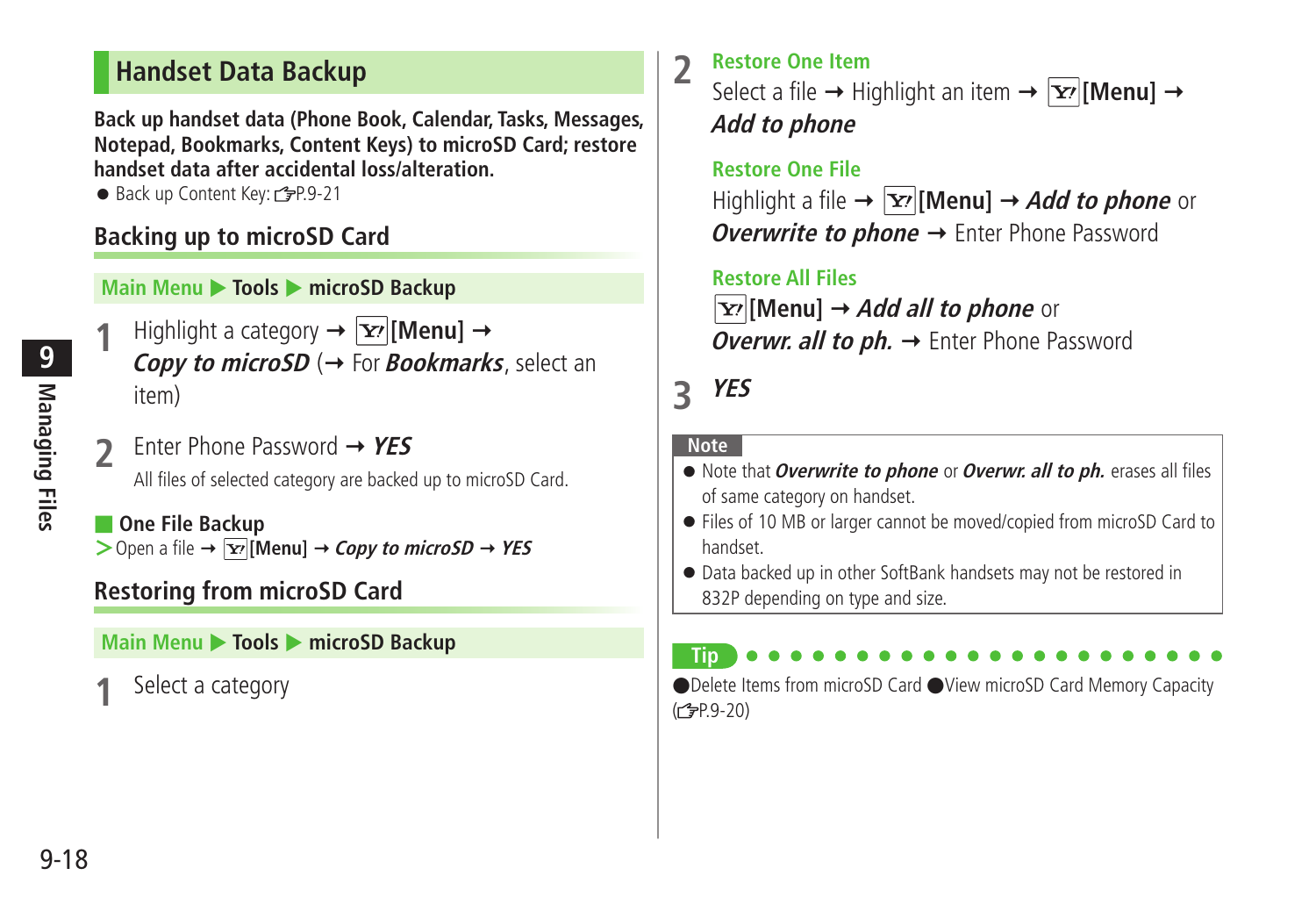# <span id="page-18-0"></span>**PC File Transfers**

# **Folder Structure**

#### **Files moved or copied from 832P to microSD Card are managed as shown below:**

● Save files in folders by file type.

| <b>DCIM</b>    |                                      |                  |                              |                                 |  |  |
|----------------|--------------------------------------|------------------|------------------------------|---------------------------------|--|--|
|                | • Still images saved to microSD Card |                  |                              |                                 |  |  |
|                | <b>PRIVATE</b>                       |                  |                              |                                 |  |  |
|                | <b>MYFOLDER</b>                      |                  |                              |                                 |  |  |
| <b>Utility</b> |                                      |                  |                              |                                 |  |  |
|                |                                      | Calendar         | Calendar.BCK                 | Calendar Backup files           |  |  |
|                |                                      | Contacts         | Contacts.BCK                 | Phone Book Backup files         |  |  |
|                |                                      | Rights           |                              | Content Key Backup files        |  |  |
|                |                                      | Tasks            | Tasks BCK                    | Tasks Backup files              |  |  |
|                |                                      | Memo             | Memo.BCK                     | Notepad Backup files            |  |  |
|                | <b>Mail</b>                          |                  |                              |                                 |  |  |
|                |                                      | Drafts           | Drafts.BCK                   | Drafts Backup files             |  |  |
|                |                                      | Inbox            | Inbox.BCK                    | Incoming Mail Backup files      |  |  |
|                |                                      | Outbox           | Outbox.BCK                   | Unsent Messages Backup files    |  |  |
|                |                                      | Sent<br>Messages | Sent Messages.<br><b>BCK</b> | Sent Messages Backup files      |  |  |
|                | <b>My Items</b>                      |                  |                              |                                 |  |  |
|                |                                      | <b>Book</b>      |                              | E-comics                        |  |  |
|                |                                      | <b>Bookmarks</b> | Bookmarks.BCK                | Bookmarks Backup files          |  |  |
|                | <b>Custom Screens</b>                |                  |                              | Familiar Usability applications |  |  |

|                                |  | Flash(R)               | $Flash^{\circledcirc}$ files                                                             |
|--------------------------------|--|------------------------|------------------------------------------------------------------------------------------|
|                                |  | Games and More         | S! Appli                                                                                 |
|                                |  | Music                  | Sound files with .3gp, .mp4, .smc                                                        |
|                                |  | <b>Other Documents</b> | Other files                                                                              |
|                                |  | Pictograms             | My Pictograms                                                                            |
|                                |  | Pictures               | Still images moved/copied from<br>handset to Main Folder in microSD<br>Card              |
|                                |  | Sounds & Ringtones     | Sound files of:<br>up to 5 MB with .3qp, .mp4,<br>up to 300 KB with .mid, .midi,<br>.amr |
|                                |  | Videos                 | Videos moved/copied from<br>handset to Main Folder in microSD<br>Card                    |
|                                |  | WMFile*                | PC Movies saved from PC to<br>microSD Card                                               |
| SD VIDEO                       |  |                        |                                                                                          |
| • Videos saved to microSD Card |  |                        |                                                                                          |

- Some copy protected files have extensions different from above.
- When moving/copying videos from microSD Card to handset, file format or file size may change.
- \* If WMFile does not appear in My Items (MYFOLDER), create and save a folder titled WMFile.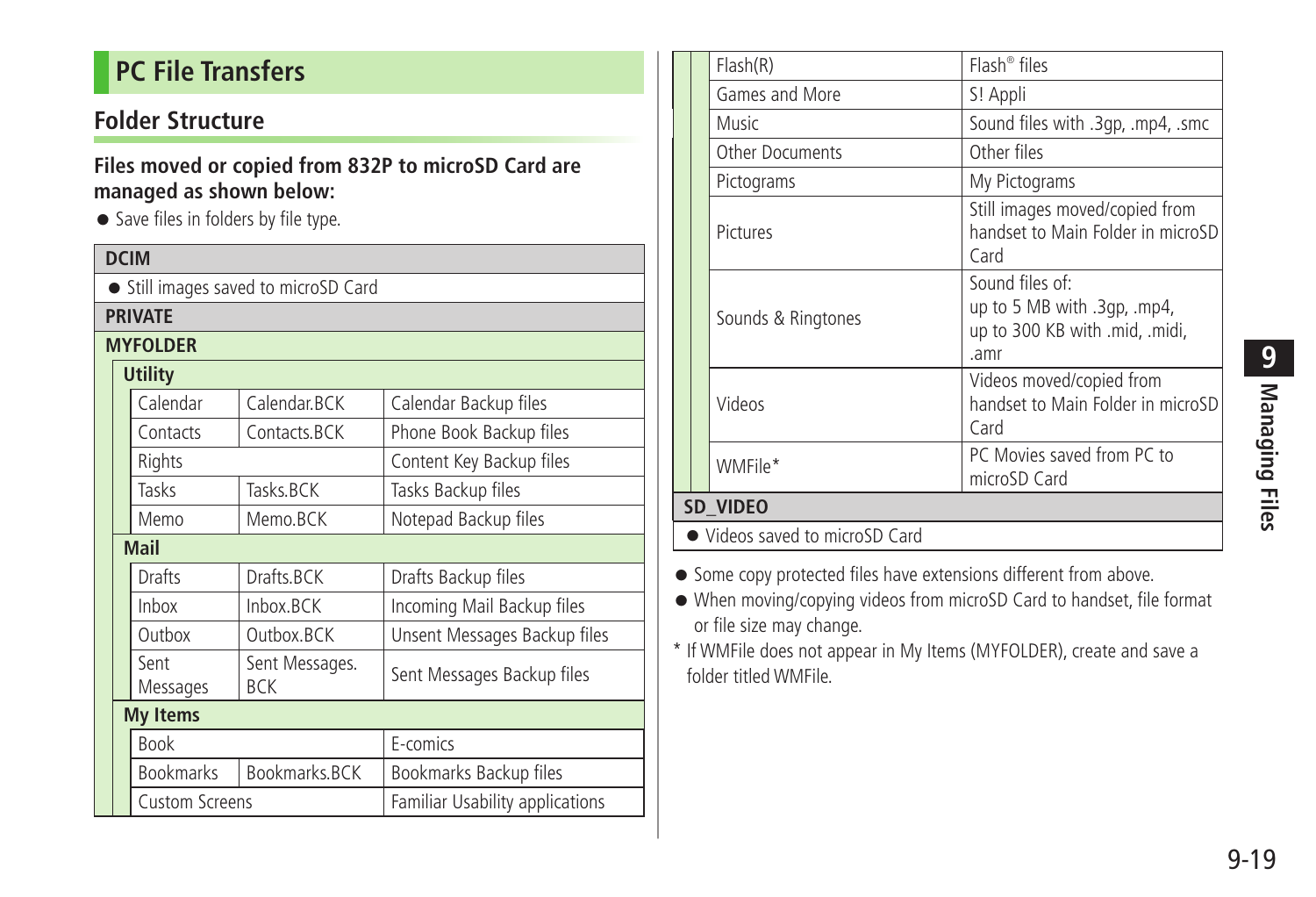# <span id="page-19-0"></span>**Using Data on microSD Card**

#### **With a microSD Card inserted, connect handset with a PC via USB cable (not included) to read/write data from/onto microSD Card.**

### **Following equipment is required:**

- Connector Cable: USB cable
- PC: PC with USB port (Universal Serial Bus Specification Rev 1.1) compliant)
- Compatible Operating Systems: Windows® 2000, Windows® XP, Windows Vista® (Japanese version in each)

#### **Main Menu ▶ Settings ▶ Connectivity ▶ USB Mode** microSD Mode

- **1** Connect handset to PC via USB cable while 832P is on
	- PC recognizes microSD Card.
	- appears in Standby (handset).

# **Note**

- Even if incoming call arrives, reading/writing data continues during calls. After calls, check indicators on PC to see if reading/writing is complete.
- File names saved in microSD Card may not properly appear if changed on PC.

# **microSD Card Functions**

- **Restore microSD Card items (Check microSD)**
- **>Main Menu** ▶ **Tools** ▶ **microSD Backup** ▶  $\boxed{\mathbf{Y}}$  [Menu] **Check microSD XES**
- Do not turn handset power off or remove microSD Card or battery while formatting; may damage handset or microSD Card.
- It may take 30 seconds or longer to complete Check microSD depending on data volume on microSD Card.
- 832P cannot check incompatible or unformatted microSD Cards.
- 832P may delete files and folders that fail to be restored.

# ■ **Delete Items from microSD Card**

- **>Main Menu ▶ Tools ▶ microSD Backup ▶ Select a category** 
	- $\blacktriangleright$  (Highlight a file  $\rightarrow$ )  $\boxed{\mathbf{x}}$  [Menu]  $\blacktriangleright$  **Delete this** or **Delete all** ( $\blacktriangleright$  For **Delete all**, enter Phone Password) **XES**
- Content Key cannot be deleted.

### ■ **View microSD Card Memory Capacity**

- **>Main Menu ▶ Tools ▶ microSD Backup ▶**  $\boxed{\mathbf{x}}$  **[Menu]** 
	- **ImicroSD info**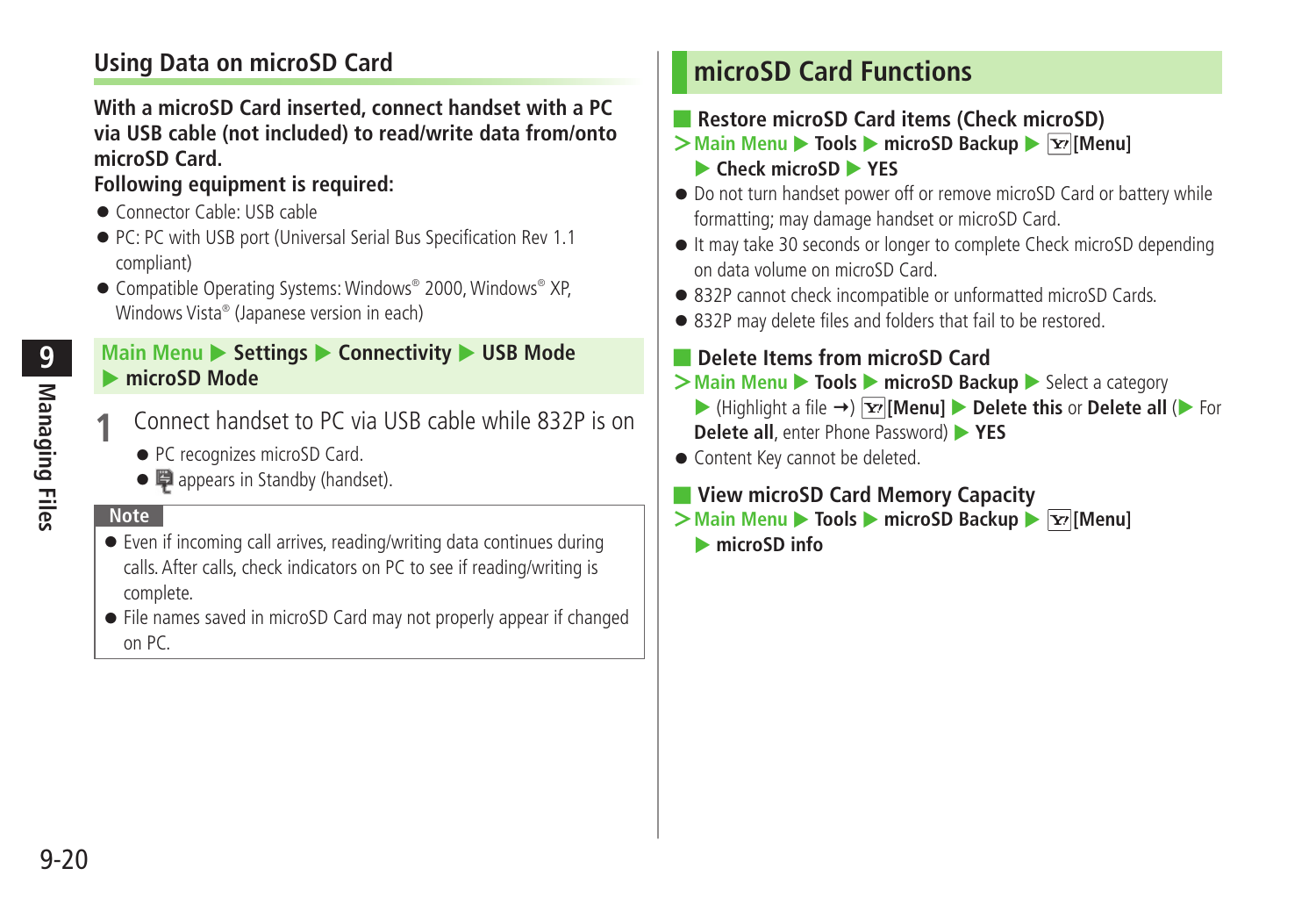# ■ **Back Up Content key**

Copy Content Keys to microSD Card from handset or to handset from microSD Card.

### **>Main Menu** X **Settings** X **Security** X **Content Key**

- ▶ Copy to microSD or Copy from microSD ▶ Enter Phone Password
- Content Keys with expiration dates or usage limits cannot be backed up.
- USIM Card inserted when Content Keys were moved to microSD Card must be inserted to move Content Keys from microSD Card.
- Some applications are made for use on specific models. Some models move Content Keys to microSD Card instead of backing up. Contact SoftBank Mobile Customer Center, General Information for more information.
- Content Keys are backed up after the previous back up file is deleted. To back up another key and keep existing keys, move existing keys to handset first and back up a new key.